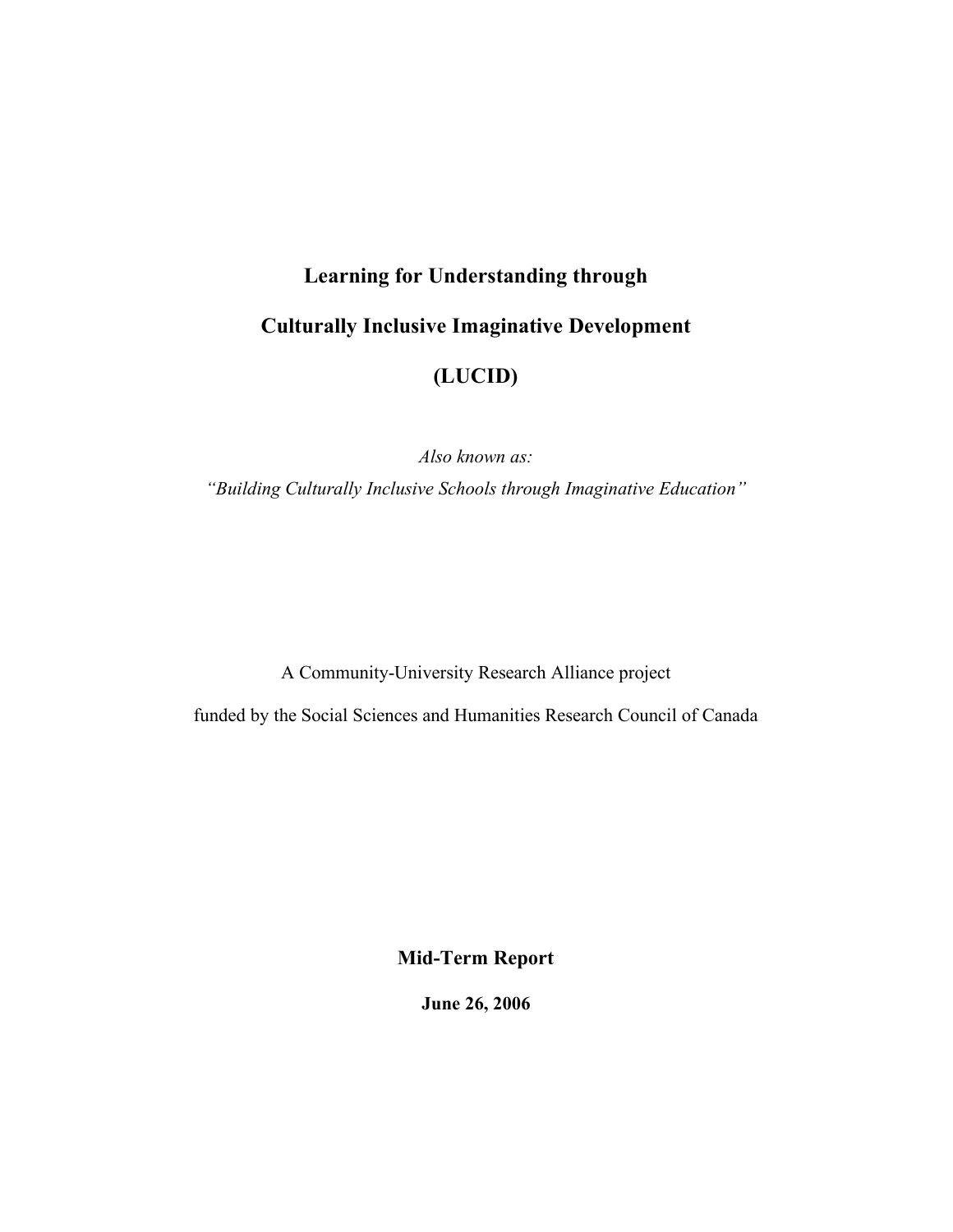## **OBJECTIVES AND INFRASTRUCTURE**

## **1. Objectives**

#### *1.1 Overall Concept*

The project applies an innovative educational theory to a problem of major importance to communities across Canada and elsewhere: How can schools improve the academic success and life chances of Aboriginal children? At its heart is a transformation of the ways in which teachers think about and practice education. The project builds on 25 years of work by Kieran Egan on a theory of intellectual development in which the child's imagination, implicated as it is with the acquisition and use of "cultural/cognitive tools" such as language, plays a central role. Egan's theory points to ways in which teachers might plausibly foster such development in all children across the curriculum. The project is testing this hypothesis in three British Columbia school districts with high Aboriginal enrollment, thereby bringing together three major fields of educational research: the relationship between curriculum, teaching, and learning; effective schooling for First Nations children; and sustainable educational change.

## *1.2 Project Phases*

The project is structured in three phases: professional transformation (focused on teacher development), working models (focused on classroom research), and sustainable change (focused on development of professional and community cultures in which the findings of the research are taken up and extended in a dynamic and self-sustaining way). In the initial proposal these phases were projected to develop as follows:

|                                | 2004 | 2005 | 2006 | 2007 | 2008 |
|--------------------------------|------|------|------|------|------|
| Professional<br>transformation |      |      |      |      |      |
| <b>Working</b><br>models       |      |      |      |      |      |
| Sustainable<br>change          |      |      |      |      |      |

It soon became apparent that this was not an optimal way of conceptualizing the interlinked nature of these three sets of objectives, and that it underestimated the amount of time needed to work with teachers on discovering and affirming new ways of acting and thinking in the classroom. A better way of presenting the phased structure of the project is as follows:

|                                       | 2004 | 2005                | 2006                    | 2007 | 2008                       |
|---------------------------------------|------|---------------------|-------------------------|------|----------------------------|
| <b>Professional</b><br>transformation | S    | LUCID M.Ed. program |                         |      | Pro-d/teacher ed. programs |
| Working<br>models                     |      |                     | Teacher action research |      |                            |
| <b>Sustainable</b><br>change          |      |                     |                         |      |                            |

This new diagram makes clear the ongoing nature of teachers' professional transformation throughout the project, which was implicit in the original proposal but has become a much more central and explicit feature of the research design. These changes, and their research implications, will be discussed in more detail in a subsequent section. There have been no other significant changes to the research strategy.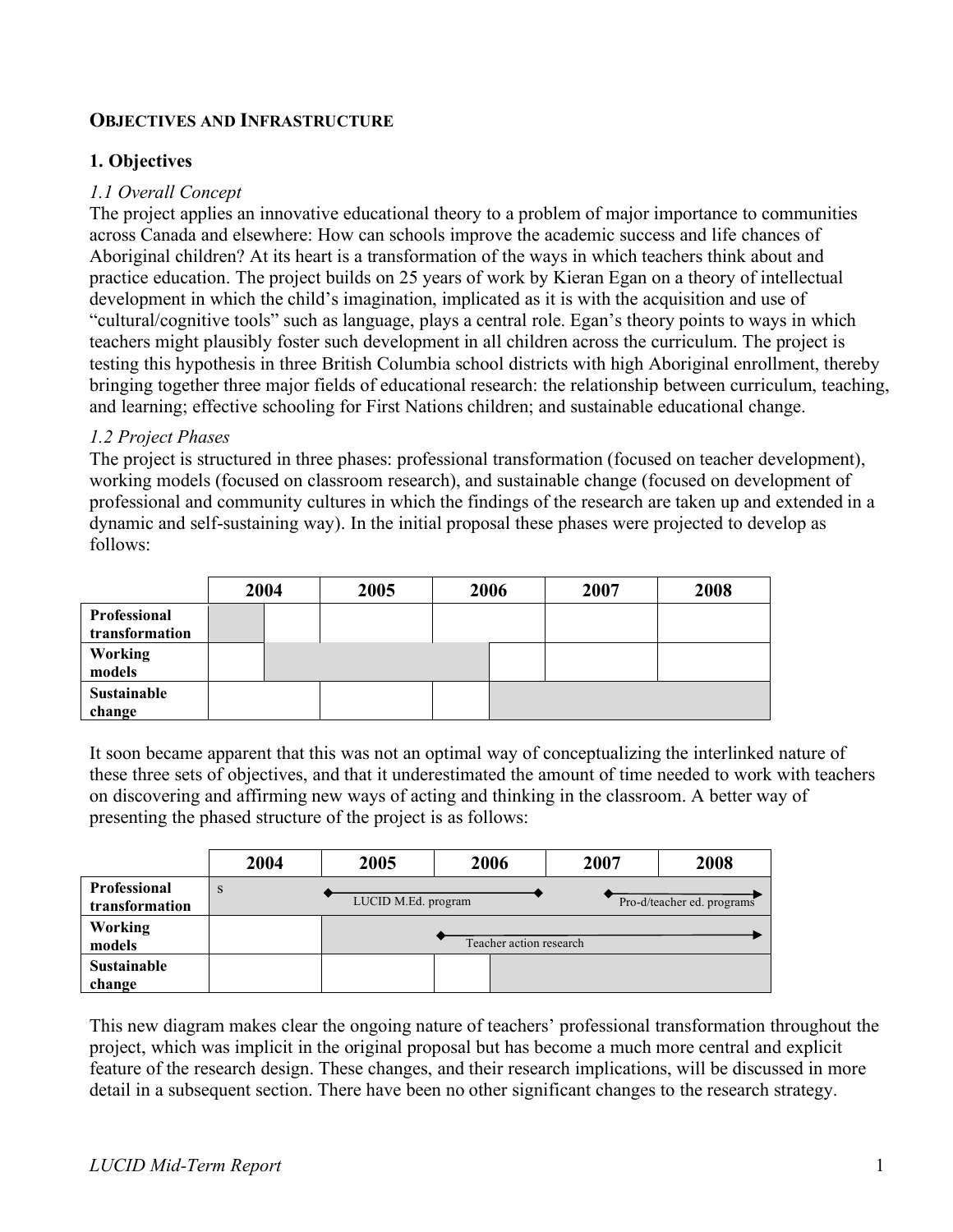## **2. Partnerships and Governance**

#### *2.1 Coordinating Team*

The coordinating team of the project has been stable and has worked very well together, meeting regularly by teleconference and face-to-face twice a year. Personnel have been as follows:

|                                 | 2004                                                                                                           |             | 2005 | 2006 |  |  |
|---------------------------------|----------------------------------------------------------------------------------------------------------------|-------------|------|------|--|--|
| <b>SFU Project Director</b>     | <b>Mark Fettes</b>                                                                                             |             |      |      |  |  |
| <b>SFU Research Coordinator</b> | Dawn Popatia<br>+ Ann Harris                                                                                   | Kym Stewart |      |      |  |  |
| Chilliwack Project Leader       | Brenda Point (seconded part-time)                                                                              |             |      |      |  |  |
| Haida Gwaii Project Leader      | Vonnie Hutchingson (seconded part-time)                                                                        |             |      |      |  |  |
| Prince Rupert Project Leaders   | Susan Crowley (seconded part-time)<br>Debbie Leighton-Stephens (District Principal of First Nations Education) |             |      |      |  |  |

#### *2.2 SFU Research Team*

The SFU research team has lost one faculty member, Ethel Gardner, who took up a position at Lakehead University in January 2006 and has withdrawn from the project; and gained one member, Sean Blenkinsop, initially as a postdoctoral researcher and now as a new tenure-track faculty member. Several graduate students have played important roles in the project. These data are summarized in the following table:

|                        | 2004         |             | 2005         |             | 2006 |
|------------------------|--------------|-------------|--------------|-------------|------|
| <b>Mark Fettes</b>     | faculty      |             |              |             |      |
| Kieran Egan            | faculty      |             |              |             |      |
| Geoff Madoc-Jones      | faculty      |             |              |             |      |
| Ethel Gardner          | faculty      |             |              |             |      |
| Sean Blenkinsop        |              |             | postdoctoral | faculty     |      |
| Dawn Courage (Popatia) | postdoctoral |             |              |             |      |
| Ann Harris             | MA student   |             |              |             |      |
| Kym Stewart            |              | PhD student |              |             |      |
| Rod McKellar           |              | PhD student |              |             |      |
| Anne Chodakowski       |              |             | PhD student  |             |      |
| Kanwal Neel            |              |             |              | PhD student |      |

## *2.3 Community Partners*

The project is located in three school districts in British Columbia, one (Chilliwack) located about 100 km from Vancouver, and the other two (Haida Gwaii and Prince Rupert) located on the northwest coast, about 700 km away. In the first phase of the project, small groups of teachers in 3-4 schools in each district were sought as participants. Community advisory committees were also established to give direction to the project in each area. The following tables list the individuals involved in these various roles.

| <b>SCHOOL DISTRICT 33: CHILLIWACK</b> |              | 2004    | 2005    | 2006        |  |
|---------------------------------------|--------------|---------|---------|-------------|--|
| Evans                                 | Ian Herrin   | Grade 4 | Grade 4 | Grade 4     |  |
| <b>Elementary</b>                     | Jim Edgcombe | Grade 6 | Grade 6 | Grade 6     |  |
| <b>Bernard</b>                        | Grace Jones  | Grade 4 | Grade 4 | Grade $4/5$ |  |
| <b>Elementary</b>                     | Steve Ball   | Grade 5 | Grade 5 | Grade 6     |  |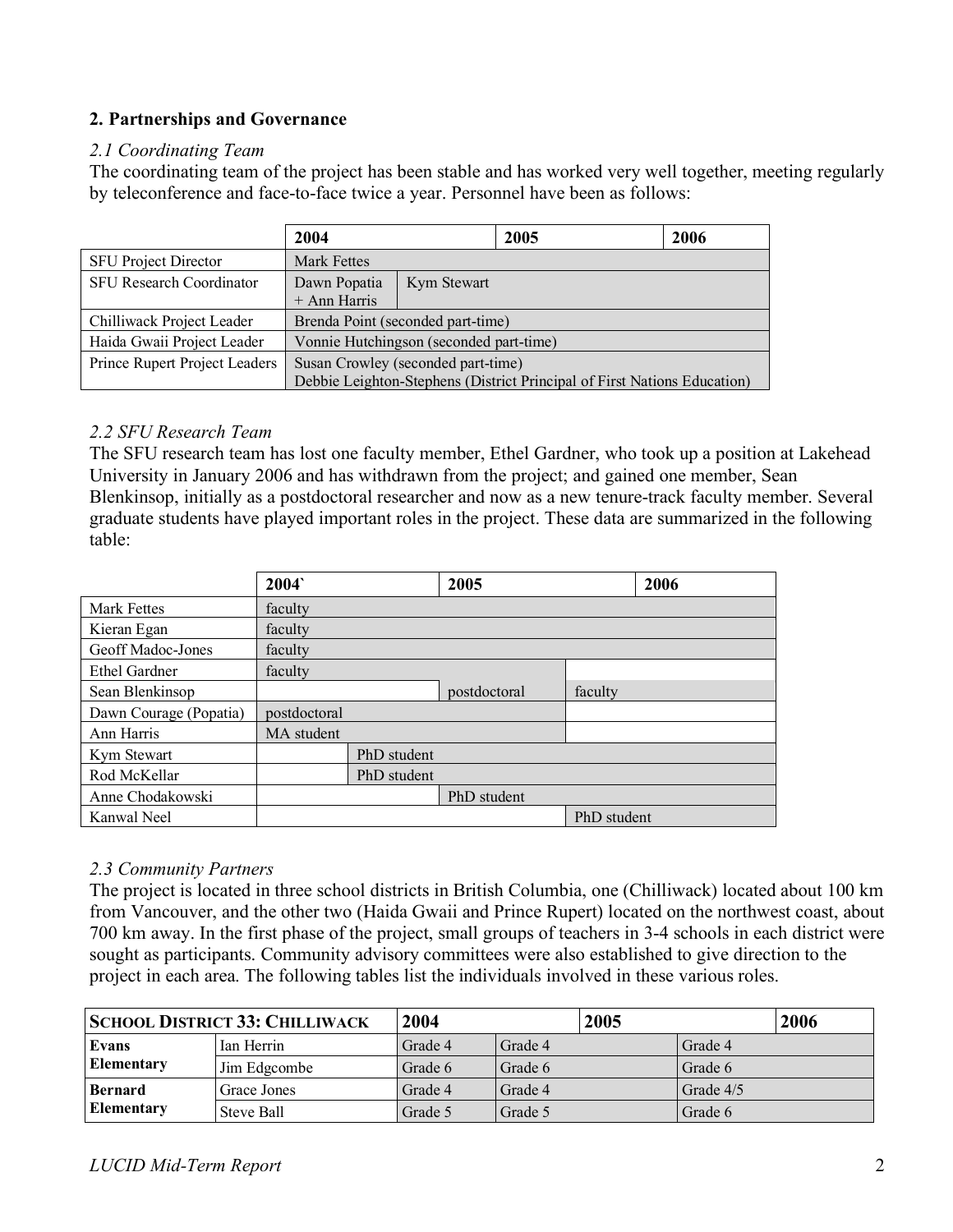| <b>Cultus Lake</b><br><b>Community Sch.</b> | Pat Martin       | Grade 6                                                                      | Grade 6                           | Grade 6                           | took district<br>position |  |
|---------------------------------------------|------------------|------------------------------------------------------------------------------|-----------------------------------|-----------------------------------|---------------------------|--|
| <b>Seabird Island</b>                       | Rick Joe         | Grade 6/7                                                                    | Grade 6/7                         | left project                      |                           |  |
| <b>Community Sch.</b>                       | Michelle Canaday | Grade 3/4                                                                    | Grade 3/4                         | moved to another district         |                           |  |
|                                             | Jennifer Reid    | Grade $5/6$                                                                  | learning assistance               | left project                      |                           |  |
| <b>Chillwack</b><br><b>Advisory</b>         | Michael Audet    | SD#33 Director of Curriculum and<br>Instruction                              |                                   | SD#33 Assistant<br>Superintendent |                           |  |
| <b>Committee</b>                            | Gwen Point       | took another job<br>Sto:lo Nation Education Manager                          |                                   |                                   |                           |  |
|                                             | Joan Adams       | Sto:lo Nation Education Coordinator K-12                                     |                                   |                                   |                           |  |
|                                             | Rick Jones       |                                                                              | Principal Vedder Middle School    |                                   |                           |  |
|                                             | Jim Skinner      |                                                                              | Principal Sto:lo Alternate School |                                   |                           |  |
|                                             | Mark Point       | Principal Seabird Island School<br><b>UCFV</b> Aboriginal Resource<br>Center |                                   |                                   |                           |  |
|                                             | Jim Edgcombe     | Teacher, Evans Elementary                                                    |                                   |                                   |                           |  |
|                                             | Michelle Canaday | Teacher, Seabird Island<br>moved to another district                         |                                   |                                   |                           |  |
|                                             | Sharon Greenway  | Parent Representative                                                        |                                   |                                   |                           |  |
|                                             | Brenda Point     | SD#33 Project Leader                                                         |                                   |                                   |                           |  |

| <b>SCHOOL DISTRICT 50:</b>                           |                                 | 2004                      |                                              |  | 2005                                           |               |  |
|------------------------------------------------------|---------------------------------|---------------------------|----------------------------------------------|--|------------------------------------------------|---------------|--|
| <b>HAIDA GWAII</b>                                   |                                 |                           |                                              |  |                                                |               |  |
| Tahayghen<br>Elementary                              | Craig Kestle                    | Grade 6/7                 | Grade 6/7                                    |  | Grade 7                                        |               |  |
| G.M. Dawson<br>Secondary                             | Leslie Puley                    | Grades 8, 10,<br>11/12    | Grades 8, 10 English,<br>11/12 Communication |  | Grades 8 English (two),<br>11/12 Communication |               |  |
| <b>Chief Matthews</b>                                | Shannon Shields                 | Grade 3/4                 | Grade 3/4                                    |  | Grade 3/4                                      |               |  |
| Skaadgaa Naay                                        | Vicki Ives                      | Grade 5                   | Grade 5                                      |  | Grade 4/5                                      |               |  |
| Elementary                                           | Joan Moody                      | Grades K-7 Haida language |                                              |  | absent for training                            |               |  |
| <b>Queen Charlotte</b><br><b>Secondary</b>           | Robin Stille                    | Grades 9, 10<br>English   | Grades 9, 10 English                         |  | Grades 8, 9,<br>10, 12                         | left district |  |
|                                                      | Stephanie Hedley-Smith          |                           |                                              |  | Grade 8 French                                 |               |  |
| <b>District support</b>                              | Jenny White                     | Literacy support          |                                              |  |                                                |               |  |
| <b>Haida Education</b>                               | Superintendent<br>Mike Woods    |                           |                                              |  |                                                |               |  |
| Council                                              | <b>Teachers Union President</b> |                           |                                              |  |                                                |               |  |
| (also functions as<br>Project Advisory<br>Committee) | Director of Haida<br>Education  | Vonnie Hutchingson        |                                              |  |                                                |               |  |
|                                                      | <b>School Trustee</b>           | Wayne Wilson              |                                              |  |                                                |               |  |
|                                                      | <b>School Trustee</b>           | Margaret Edgars           |                                              |  |                                                |               |  |
|                                                      | Tahayghen Principal             | Darlene Bragg-Hounsell    |                                              |  |                                                |               |  |
|                                                      | <b>GM</b> Dawson Principal      | Melissa<br>Yurkowski      | Angus Wilson                                 |  |                                                |               |  |
| Skaadgaa Naay Principal                              |                                 | Joanne Yovanovich         |                                              |  |                                                |               |  |
|                                                      | <b>QCSS</b> Principal           | Elizabeth<br>Condrotte    | <b>Clemens Rettich</b>                       |  | Elizabeth Condrotte                            |               |  |
|                                                      | Masset Band Ed. Admin.          | Florence Lockyer          |                                              |  |                                                |               |  |
|                                                      | Skidegate Band Ed. Adm.         | <b>Gail Russ</b>          |                                              |  |                                                |               |  |
|                                                      | Haida Nation                    | <b>Gary Russ</b>          |                                              |  |                                                |               |  |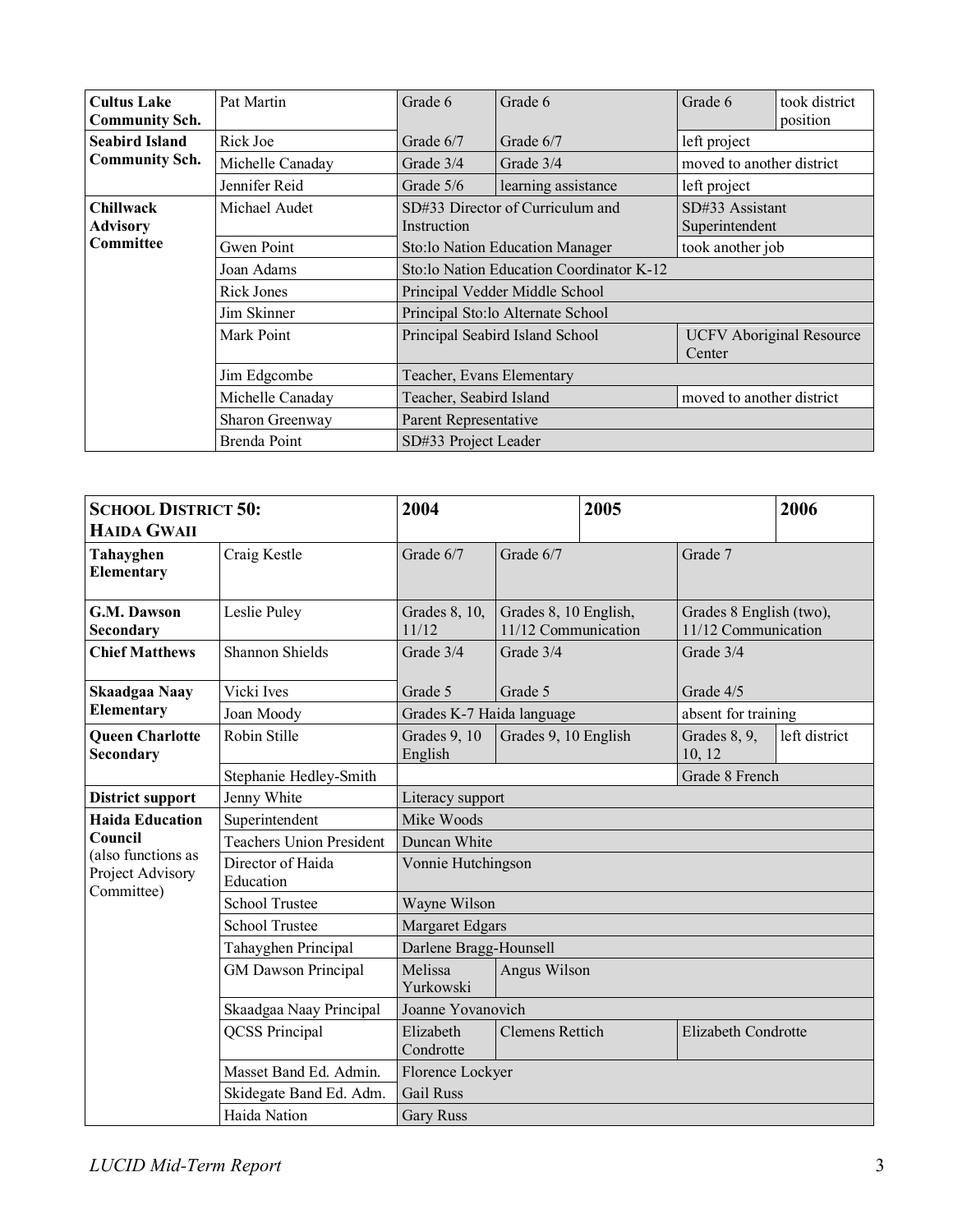| <b>Skidegate Band</b> | Eddy Russ         |
|-----------------------|-------------------|
| <b>Skidegate Band</b> | Richard Russ      |
| <b>Masset Band</b>    | <b>Brad Setso</b> |
| Masset Band           | Leo Gagnon        |

| <b>SCHOOL DISTRICT 52:</b><br><b>PRINCE RUPERT</b>   |                                           | 2004                                             |                                  |  | 2005                                           |                                       |
|------------------------------------------------------|-------------------------------------------|--------------------------------------------------|----------------------------------|--|------------------------------------------------|---------------------------------------|
| <b>Lax Kxeen</b><br>Elementary                       | <b>Barry Eso</b>                          | Grades<br>$K-7$                                  | Grades K-7                       |  | Grades K-7                                     | temporarily<br>reassigned             |
|                                                      | Kathy Murphy                              | Grade 6/7                                        | Grade 6/7                        |  | Grade 6/7                                      |                                       |
|                                                      | Judy Zacharias                            | Grade 6/7                                        | Grade 6/7                        |  | Grade 6/7                                      |                                       |
| <b>Roosevelt Park</b>                                | Colleen Pudsey                            | Grade 6/7                                        | Grade 6/7                        |  | Grade 7                                        |                                       |
| Community<br><b>School</b>                           | Penny Hasell                              | Grade 5                                          | Grade 5                          |  | Grade 5                                        |                                       |
| <b>Seal Cove</b>                                     | <b>Andrew Bellis</b>                      | Grade 5/6                                        | Grade 5/6/7                      |  | Grade 5/6/7                                    |                                       |
|                                                      | Marilyn Bryant                            | Grade 4/5/6                                      | Grade 5/6                        |  |                                                | <b>District First Nations support</b> |
| <b>Prince Rupert</b><br><b>Senior Secondary</b>      | Raegan Sawka                              | Grade 8 (protected class)<br>Grade 11 (biology)  |                                  |  |                                                |                                       |
| <b>District Support</b>                              | Ken Campbell                              | Curriculum support and development               |                                  |  | retired                                        |                                       |
| <b>Second Language</b>                               | Theresa Lowther                           | Grades 5-12 (Sm'algyax language)                 |                                  |  |                                                |                                       |
| <b>Teaching</b>                                      | Tammy Blumhagen                           |                                                  | Grades 5-12 (Sm'algyax language) |  |                                                |                                       |
| <b>Project Advisory</b><br><b>Committee</b>          | School District 52                        | <b>Brian Kangas</b><br>(Director of Instruction) |                                  |  | <b>Brian Kangas</b><br>(Superintendent)        |                                       |
|                                                      | School District 52                        |                                                  |                                  |  | <b>Bill Ford (Assistant</b><br>Superintendent) |                                       |
|                                                      | <b>First Nations Education</b><br>Council | Debbie<br>Jeffrey                                | Marlene Clifton                  |  |                                                |                                       |
|                                                      | <b>LUCID Project Leader</b>               | <b>Susan Crowley</b>                             |                                  |  |                                                |                                       |
| <b>First Nation Education,</b><br>District Principal |                                           |                                                  | Debbie Leighton-Stephens         |  |                                                |                                       |
|                                                      | Principal, Seal Cove                      | Susan Kobza                                      |                                  |  |                                                |                                       |
|                                                      | Vice Principal, Roosevelt<br>Park         | Kathy Dann                                       |                                  |  |                                                |                                       |
|                                                      | Principal, Lax Kxeen                      | Linda Porte                                      |                                  |  | <b>Shelley Parks</b>                           |                                       |
|                                                      | Teacher, Seal Cove                        | <b>Andrew Bellis</b>                             |                                  |  |                                                |                                       |
|                                                      | Teacher, Roosevelt Park                   | Penny Hasell                                     |                                  |  |                                                |                                       |
|                                                      | Teacher, Lax Kxeen                        | Judy Zacharias                                   |                                  |  |                                                |                                       |

It will be seen from the above tables that community participation in the project has been very substantial, and generally stable. The most significant change has been the loss of the Band school in Chilliwack, Seabird Island, owing to factors outside the project's control. At the time of writing, it appears likely that all three districts will succeed in recruiting additional participants in the project in the coming school year.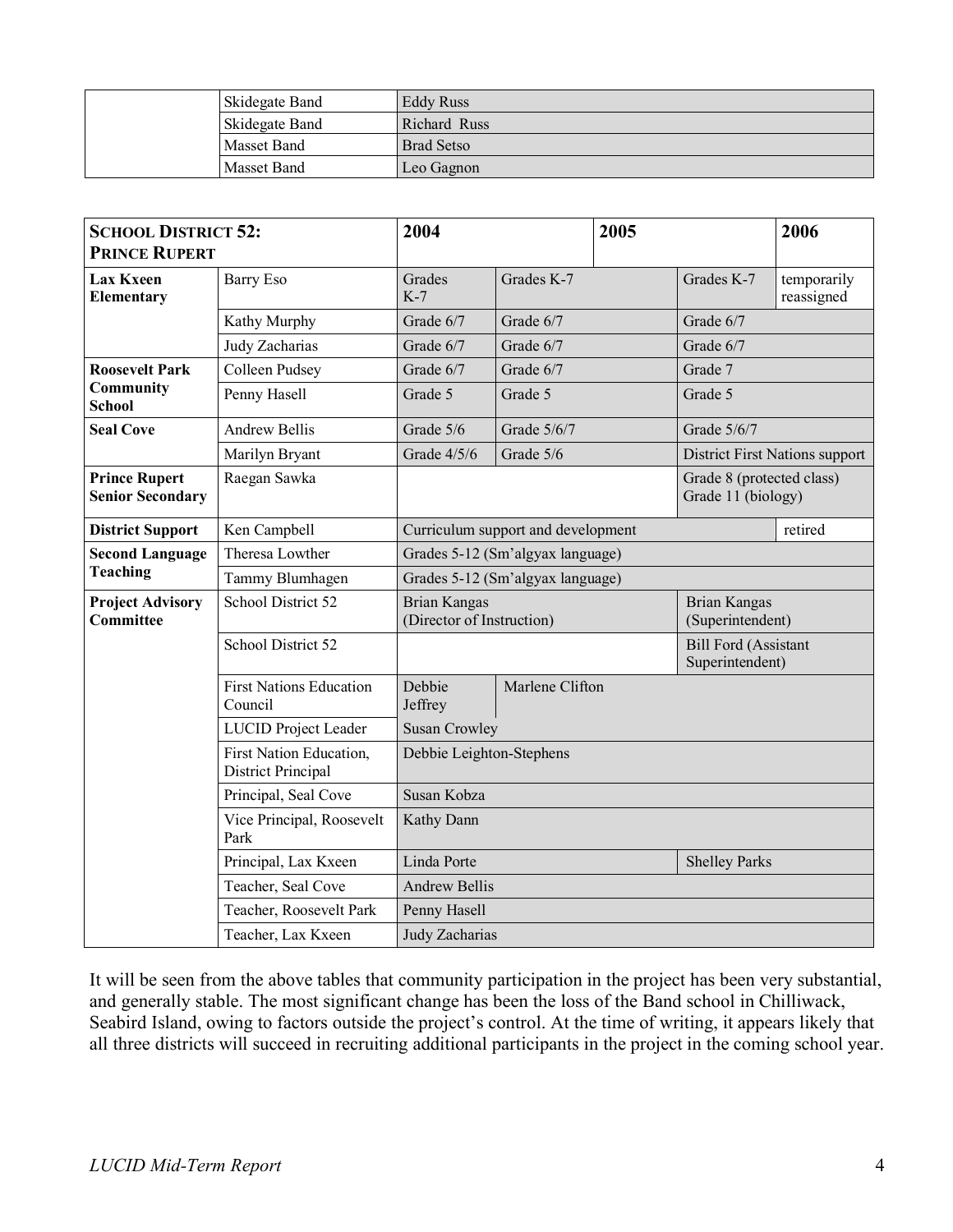#### *2.4 Effectiveness of governance structure, including cross-fertilization*

As noted above, the coordinating team has proven to be a very successful design. More than half of the project's budget is invested in the positions of the Project Leaders, and as anticipated the latter have played a crucial role as intermediaries between the university, the school district, and the First Nations community. Regular conference calls (usually once a month), occasional face-to-face meetings (two or three a year), and ongoing e-mail and phone contact have kept the communication lines open and aided in the sharing of ideas and results between districts. Other members of the research team have participated in coordinating team meetings from time to time.

The District Advisory Committees have not proven to be quite as necessary as was first envisioned. All of the Project Leaders in fact work closely with broader community-based structures: the Haida Education Council in SD50, the First Nations Education Council in SD52, and the Aboriginal Education Committee in SD33. In the two northern districts (SD50 and SD52), the Project Leaders also meet on a fairly regular basis with school administrators, and occasionally with school trustees. In this way, reporting and consultation on the project has been integrated fairly seamlessly with other district initiatives, to the benefit of all concerned. The District Advisory Committees have nonetheless played a valuable role in providing feedback on particular aspects of the project, for instance the priorities for curriculum development or issues of informed consent specific to the district concerned.

One feature of the project that has resulted in greater asymmetry between the districts, in terms of governance and cross-fertilization, is the Master of Education program that was developed by the SFU Faculty of Education as a way of supporting the research project. Although the program was offered to teachers in all three districts, only in SD50 and SD52 were there sufficient numbers of applicants to make a cohort feasible. At one and the same time, the M.Ed. program has facilitated collaboration and the sharing of expertise between these two districts and made this more difficult for SD33, in the sense that no one in that district is familiar with the same range of readings, assignments, and discussions, nor is part of the same community of students. To a lesser extent, this is also true of teachers in the two northern districts who are not part of the M.Ed. program. The coordinating team has made deliberate efforts to ensure that these inequalities are kept to minimum, by offering additional support to Chilliwack teachers and by helping other non-M.Ed. teachers to embark on their own inquiry projects.

#### **3. Review of Progress**

#### *3.1 Delays, problems, and their resolution*

The greatest challenge in the project to date has been finding ways to develop teachers' understanding of and confidence with imaginative education, which entails significant changes in the way they think about student learning, subject matter, and assessment. In the first half of 2004, a series of workshops was held in the districts, culminating in a week-long workshop and conference in Vancouver in July. At a wrap-up session at the end of this process, teachers were enthusiastic and energized. "I'll never be able to teach in the same way again," was an attitude expressed by several; "I've never seen a group of teachers so excited before," was a comment that came from a district administrator. Yet two months later, when the school year started, it became clear that most of the teachers were not yet ready to experiment with these ideas in practice; nor did the university's offer to pair teachers with graduate students or faculty find any takers.

In response, the project undertook two major new initiatives. Project Leaders began to convene regular meetings of project teachers, both in school hours (with the project covering replacement teachers costs) and after school. In each district, the meetings took on somewhat different forms that emerged from a complex interaction of personalities, district history, and the particular combinations of grade levels and subject areas in each group. In Chilliwack, teachers met in turns at the different schools; one of the earliest developments was the establishment of partnerships between district teachers and teachers at the Band school on Seabird Island. In Prince Rupert, the Project Leaders organized a series of workshops on themes such as the use of narrative, teachers as researchers, and Aboriginal worldviews. The LUCID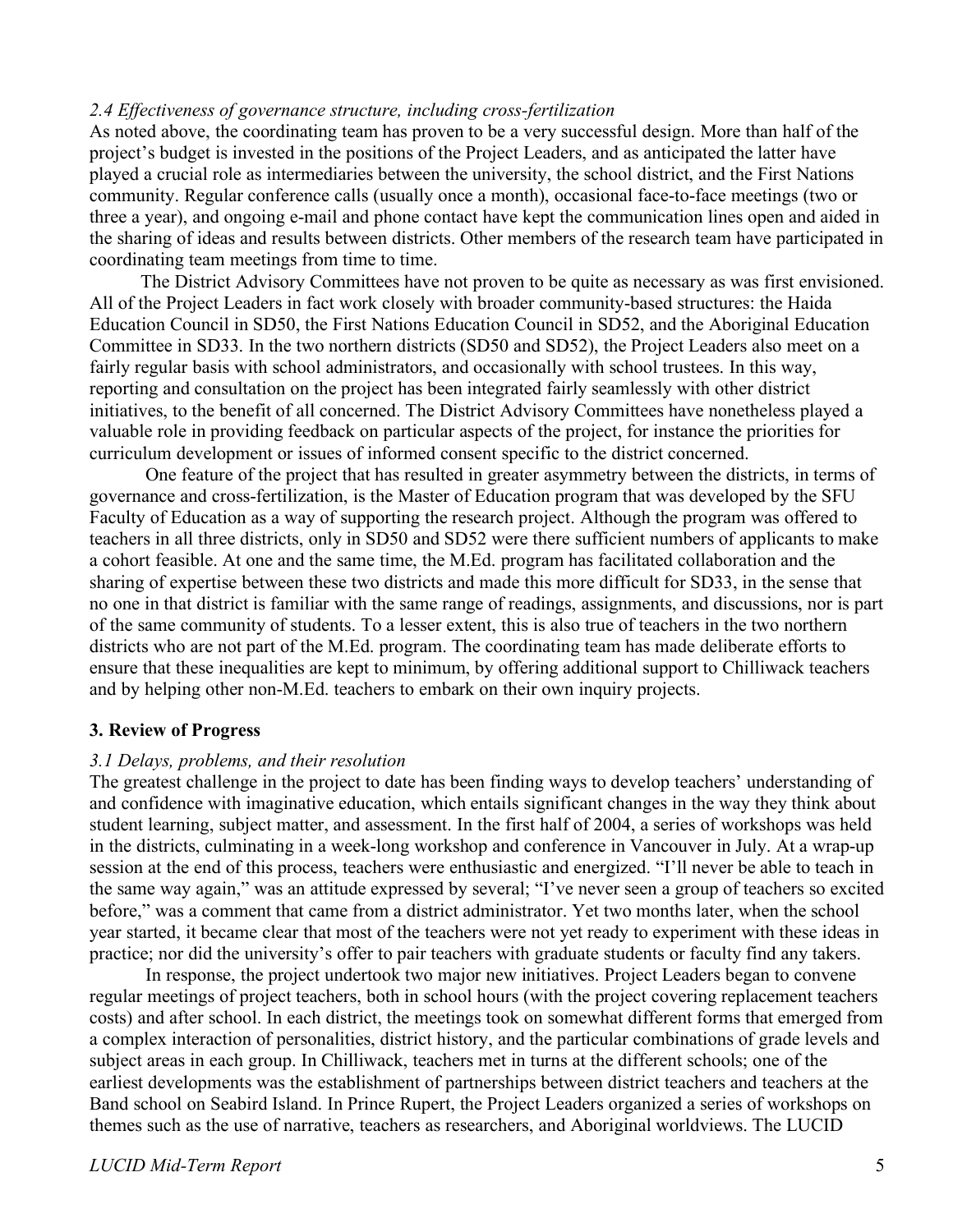teachers at three schools joined a provincial network for teacher-directed inquiry, the B.C. Network of Performance-Based Schools, in order to pursue research into student engagement and how to assess it. In Haida Gwaii, the Project Leader got teachers working on a series of curriculum units inspired by the Bill Reid sculpture "The Black Canoe." These district groups proved invaluable in fostering a strong sense of community among project teachers; in subsequent feedback, several teachers have said that this experience of collegiality has been one of the most personally rewarding aspects of the project. For many of the teachers, the opportunity to expand their cultural knowledge and competence, and to develop relationships with Aboriginal community members, has also been exceptionally valuable.

As the district teams took on form and direction, the SFU team developed and got approval for a two-year Master of Education program to be offered in conjunction with the project. The Faculty of Education had successfully run similar programs in various areas of B.C throughout the previous decade, including one in Prince Rupert with a focus on First Nations education. By January, 2005, a total of 19 educators in Haida Gwaii and Prince Rupert had registered for the program, and the first five-credit course was team-taught in the districts, from January to April, by Mark Fettes and Sean Blenkinsop. Eight of these students are LUCID classroom teachers, and the program has been of incalculable value for deepening their understanding and confidence regarding imaginative education. At the same time, the inclusion of other students, with backgrounds in such areas as high school teaching and counseling, has begun to lay the groundwork for expanding the project to new grades and schools in a later phase.

The expansion of Phase 1 of the project (see section 1.2 above) has inevitably led to some delay in the implementation of Phase 2, classroom research; however, it has also allowed us to strengthen the design of this phase by developing a structured action research component which is currently being tried out with the M.Ed. students. To date, we have interview and written data from the teachers on a considerable range of imaginative units taught in 2005; some of this material has been formally presented in a variety of conference sessions involving no fewer than 21 members of the research and district teams (see Knowledge Mobilization, below). We have good evidence that the ideas and methods central to the project do lead to greater student engagement, for both Aboriginal and non-Aboriginal students; however, we do not yet have the data that would allow us to say that this leads consistently to improvements in academic learning and assessment results. A complicating factor, but one that is also interesting and significant from a research perspective, is the variety of teachers' stances and developmental pathways in the project, which were the subject of one recent conference presentation and are currently being explored in more detail by Fettes and Chodakowski.

The 2005-06 school year brought some new challenges with it, for reasons beyond the project's control. A two-week province-wide teachers' strike in October 2005 played havoc with teachers' plans for imaginative units in the fall, and contributed to a deterioration in teacher-administrator relations across the districts. In addition, replacement teachers have been in extremely short supply in all three school districts, frustrating the Project Leaders' plans to offer more half-day or all-day planning sessions for the LUCID teachers. Yet in this same period, Chilliwack has also provided the venue for the project's most extensive piece of classroom research to date, a study of imaginative teaching in one grade 6 class that forms the basis of Rod McKellar's doctoral thesis (see Student Training and Employment, below), and M.Ed. students in the northern districts have carried out a valuable set of action research projects focusing on issues of classroom organization, curriculum, and assessment. Plans for Phase 3 research, into sustainable educational change based on the LUCID approach, are now underway in all three districts, through integration into district-wide professional development programs and the development of school-wide initiatives (see next section).

#### *2.6 Schedule for completion of the project, with anticipated results*

Shortly after the submission of this report, a LUCID Mid-Term Conference will be held in Prince Rupert (July 8-10, 2006) that will bring together some 50 participants and supporters of the project to discuss achievements, challenges, and future priorities. Meanwhile, discussions are underway on a number of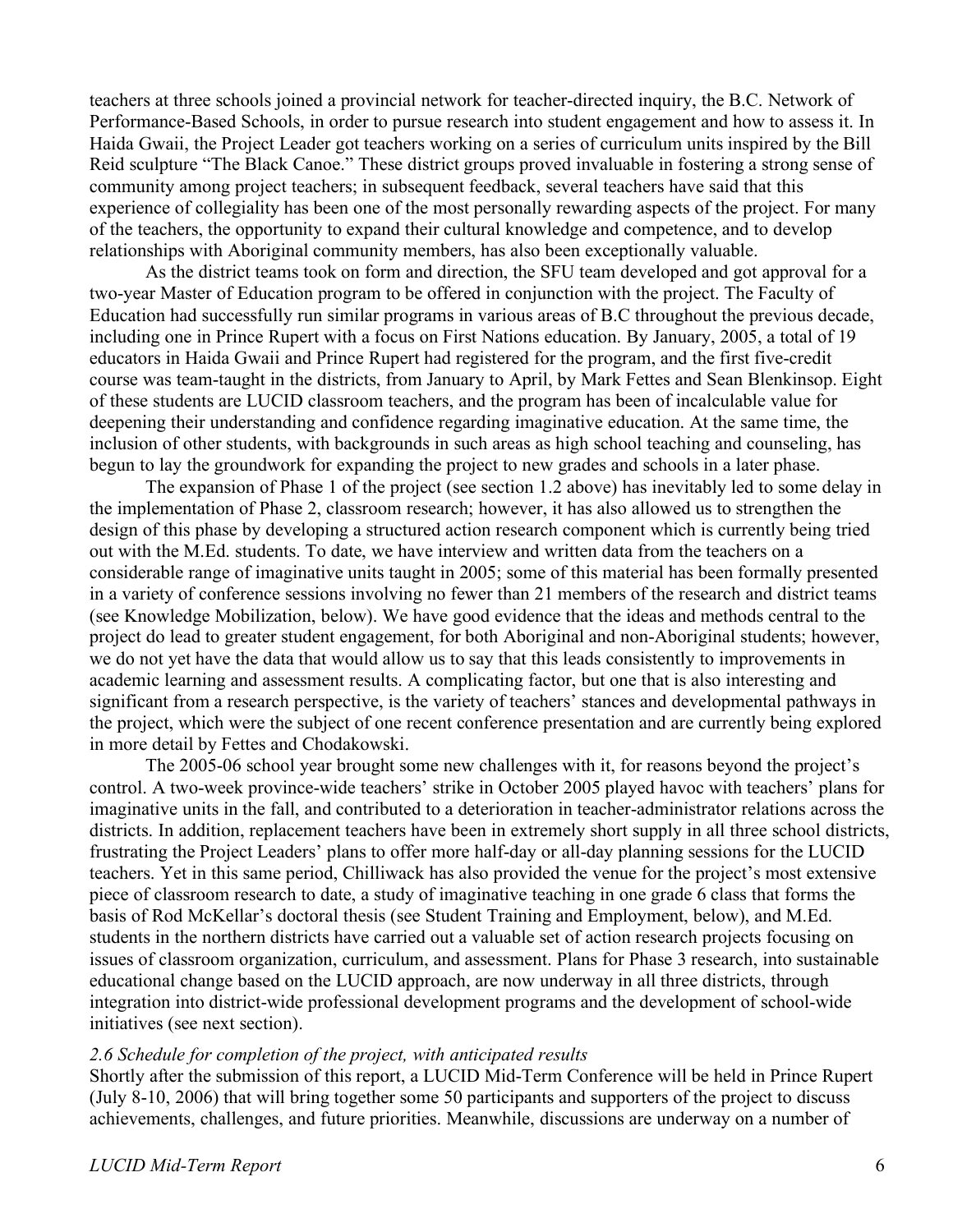initiatives that will contribute to shaping the second half of the project. These are summarized in the following table, and elaborated below.

|                                                | <b>Jul.-Dec. 2006</b>                                          | <b>Jan.-Jun. 2007</b>                                                       | <b>Jul.-Dec. 2007</b>                                                                                     | <b>Jan.-Jun. 2008</b>                                                    | <b>Jul.-Dec. 2008</b> |  |
|------------------------------------------------|----------------------------------------------------------------|-----------------------------------------------------------------------------|-----------------------------------------------------------------------------------------------------------|--------------------------------------------------------------------------|-----------------------|--|
| <b>Teacher action</b><br>research              | Final M.Ed.<br>course                                          | Compilation of book<br>based on action<br>research projects                 | Network of Performance-Based<br>Schools — action research building<br>on previous years; establishment of | Final interviews<br>and focus<br>groups with                             |                       |  |
|                                                | broader participation in all districts                         | Network of Performance-Based Schools;                                       | school-wide and district-wide<br>action research projects                                                 | teachers.<br>Project Leaders,<br>district                                |                       |  |
| <b>Professional</b><br>development<br>research | Mark Fettes, Sean<br>Blenkinsop,<br>Thomas Nielsen             | Regional conference in<br>Prince Rupert;<br>development of pro-d<br>program | Pro-d program offered in<br>participating districts                                                       | administrators,<br><b>First Nations</b><br>leaders, parents<br>and other |                       |  |
| <b>Teacher education</b><br>research           |                                                                | Anne Chodakowski at SFU                                                     |                                                                                                           | LUCID teacher education module,<br><b>NWTEC</b>                          |                       |  |
| <b>Educational change</b><br>research          | Mark Fettes in Haida Gwaii, together with<br>SFU research team |                                                                             | Continuing research in all districts<br>by SFU team                                                       |                                                                          |                       |  |
| Imaginative<br>curriculum research             | Kanwal Neel in<br>Haida Gwaii                                  | Kym Stewart in Haida<br>Gwaii                                               | Research into curriculum, teaching,<br>and student outcomes in particular                                 |                                                                          |                       |  |
|                                                |                                                                | Tannis Calder and Dalene Swanson at SFU                                     | subject areas                                                                                             |                                                                          |                       |  |

As intended from the outset, the project's focus will expand over the next two years from the study of individual teachers and classrooms to more large-scale processes of change. At the same time, we expect to make progress on the development of exemplary models and curriculum materials for inclusive, imaginative classrooms, and to strengthen and expand the action research component of the project. Together these activities will help build long-term capacity in the districts, in addition to contributing to the development of educational scholarship relating to imagination, cultural diversity, and educational change, and enriching the experience, knowledge, and skills of faculty and students.

As part of this shift in focus, project director Dr. Mark Fettes will spend the 2006-07 school year on leave from the university in order to work in the Haida Gwaii school district, in a position funded from by the district rather than from the SSHRC grant. This arrangement will allow him to work intensively with teachers and community members across the district, and to study the process of educational change at first hand. While in the district, he will be able to support and guide the thesis research of doctoral students Kanwal Neel and Kym Stewart, each of whom is already involved in preliminary fieldwork in their respective fields of mathematics education and media education. He will also work with Sean Blenkinsop and visiting scholar Thomas Nielsen (University of Canberra) to supervise the final course in the M.Ed. program, and expand the LUCID action research program to additional teachers and schools. A major focus of this work will be to apply the knowledge developed in LUCID to the design of academic curriculum materials incorporating Haida language, culture, and history, at both elementary and secondary levels. Dr. Fettes will also lead the development and implementation of an imaginative curriculum guide for the Haida Role Model Program.

Fettes' work in Haida Gwaii wil be complemented by two new additions to the LUCID team as SFU, postdoctoral fellow Dalene Swanson and curriculum developer Tannis Calder. Working primarily with teachers in the other districts, these two researchers will likewise develop materials for classroom use that help present the mainstream academic curriculum in imaginative and culturally inclusive ways. By the end of the 2006-07 school year, the project should have generated a wide range of exemplary materials that can be shared with other districts and educators.

Over the same school year, the intention is to design a pre-service teacher education program and an in-service professional development program that incorporate LUCID ideas, methods, and findings,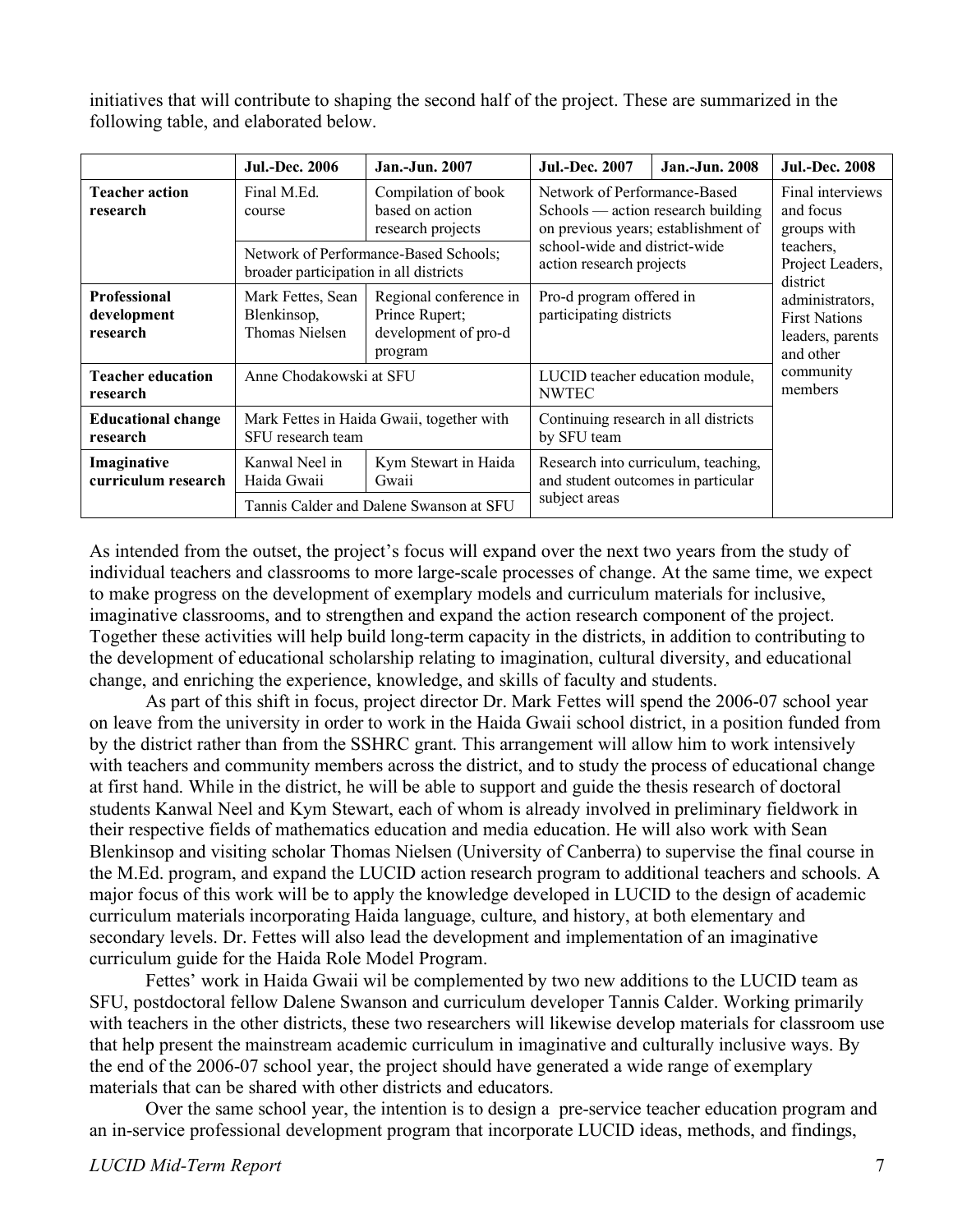and that can be implemented in the following school year (2007-08). Initial discussions are already taking place on how these programs might best be structured and delivered, based on the SFU Faculty of Education's extensive experience of offering teacher education and field programs in many B.C. school districts. Doctoral student Anne Chodakowski is currently writing her thesis on the principles and design of imaginative teacher education, and the program will make use of this expertise as well as her ongoing research into teacher development in LUCID (see Student Training and Employment, below). In time, this work will yield empirical evidence on the role of imagination in teacher development.

Focusing on narrower but highly significant areas of curriculum and teaching, doctoral students Kanwal Neel and Kym Stewart will complete their thesis fieldwork in Haida Gwaii in the coming school year, in mathematics teaching and critical media literacy respectively. During this period new graduate students will be recruited to pursue classroom-based research with LUCID teachers in the following year.

Underlying all of these initiatives is a deeper question about educational change. Many research projects in education have led to positive changes over the lifetime of the grant, only to see "normal" conditions reestablish themselves within months or years. Although the sustainability of the LUCID approach cannot be judged within the five-year span of the CURA grant, many features of the project's design are intended to shed light on the long-term viability of this approach. Each of the districts is developing its involvement in LUCID in a distinctive way, reflecting its own particular history, culture, resources, and priorities. Studying this process of change, and extracting conclusions from it that might guide LUCID's expansion to other districts or provinces, will be a major focus of the SFU team's work from now until the end of the project.

Naturally, within this broad framework for the second half of the project, many details are not yet finalized. The research interests of the MA and PhD students who join the project will have some effect on its direction and outcomes. The progress of the curriculum, educational change, and action research may point to new possibilities or problems that call for attention. The feasibility of plans to offer professional development and teacher education programs connected to the project is dependent on financial, organizational and political decisions on the part of school districts, and possibly the province, as well as the project's own internal capacity. Nevertheless, within the constraints imposed by the complexities of the education system and the timeline of the grant, it seems likely that LUCID will succeed in addressing, to a significant degree, all of the research objectives set out in the original proposal.

#### *2.7 Budgetary review*

The following table tracks expenditures from the project account at SFU:

| Year                            | Category               | Projected | Actual  | <b>Comments</b>                                                                    |
|---------------------------------|------------------------|-----------|---------|------------------------------------------------------------------------------------|
| <b>Jan 04-</b>                  | Student personnel      | 20,000    | 29,379  | \$12,396 MA, \$16,983 post-doc                                                     |
| Aug 04                          | Non-student personnel  | 125,640   | 61,722  | \$53,722 for Project Leaders, \$8,000 for<br><b>TOCs</b>                           |
|                                 | Travel and subsistence | 52,000    | 90,842  | \$21,665 for coordinating team travel;<br>\$69,177 teacher workshop and conference |
|                                 | Other                  | 2,000     | 3,365   | phone \$802, printing \$1767, materials \$667,<br>software \$58, services \$70     |
|                                 | <b>Year 1 Total</b>    | 199,640   | 185,308 |                                                                                    |
| <b>Sep 04-</b><br><b>Aug 05</b> | Student personnel      | 56,000    | 66,029  | \$2,352 undergrad., \$15,120 MA, \$26,358<br>PhD, \$22,199 post-doc                |
|                                 | Non-student personnel  | 101,640   | 98,323  | \$89,361 for Project Leaders, \$8,962 for<br><b>TOCs</b>                           |
|                                 | Travel and subsistence | 41,000    | 37,054  | Some of the projected travel costs were paid<br>for by the LUCID M.Ed. program.    |
|                                 | Other                  | 1,000     | 3,977   | phone \$1,091, printing \$998, materials \$836,<br>books \$718, services \$333     |
|                                 | <b>Year 2 Total</b>    | 199,640   | 205,383 |                                                                                    |

*LUCID Mid-Term Report* 8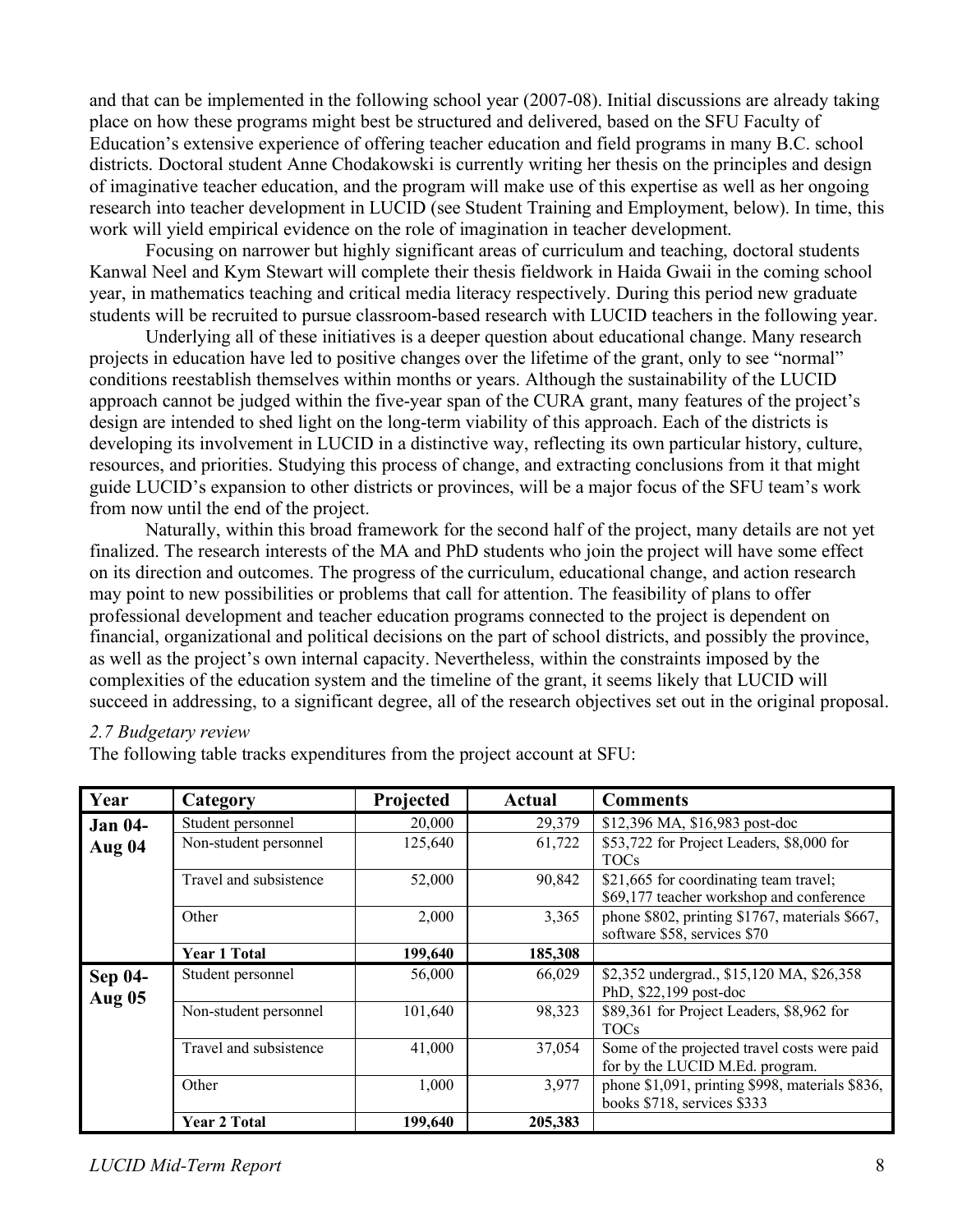| <b>Sep 05-</b> | Student personnel      | 56,000  | 19,161 (YTD)  | $$19,161$ PhD                                |
|----------------|------------------------|---------|---------------|----------------------------------------------|
| <b>Aug 06</b>  | Non-student personnel  | 101,640 | 45,746 (YTD)  | \$44,541 Project Leaders, \$1,205 TOCs       |
|                | Travel and subsistence | 41,000  | $7,123$ (YTD) | Some of the projected travel costs were paid |
|                |                        |         |               | for by the LUCID M.Ed. program.              |
|                | Other                  | 1,000   | 2,310 (YTD)   | phone \$36, materials \$611, books \$1645,   |
|                |                        |         |               | services \$18                                |
|                | <b>Year 3 Total</b>    | 199,640 | 74,340 (YTD)  |                                              |

## *2.8 Top five achievements of the project related to CURA program objectives*

- 1. Development of strong groups of professional teachers, both Aboriginal and non-Aboriginal, committed to exploring more inclusive and engaging approaches to teaching, including better ways of working with First Nations cultures and communities. These groups are increasingly taking on leadership and research roles in their districts, in collaboration with existing community-based structures, thereby contributing to CURA objective 4: *Improve community decision-making and problem-solving capacity.*
- 2. Progress in understanding how to develop teachers' grasp and use of ideas and methods in culturally inclusive imaginative education. This enriched approach, successfully employed in the LUCID M.Ed. program, is now being extensively documented in a book, *Inclusion through Imagination*, which will further contribute to CURA objective 3, *Enrich research, teaching methods and curricula in universities.*
- 3. Successful trials of imaginative curriculum units and methods in district classrooms, demonstrating convincingly to teachers that innovative approaches can be of real help in achieving educational objectives of crucial importance for both school districts and communities. These results, which will be greatly extended and elaborated through the action research process over the second half of the project, contribute to CURA objective 1: *Foster innovative research, training and the advancement of knowledge in areas of importance for the social, cultural or economic development of communities.*
- 4. Strengthening and further development of the collaborative relationship between the SFU Faculty of Education and the school districts. This process, which has built on some thirty years of work by the Faculty, has been enriching for all parties and continues to develop in new and promising directions, thereby contributing to CURA objective 2: *Promote sharing of knowledge, resources and expertise between universities and organizations in the community.*
- 5. Creation of favorable conditions for community-based research by both faculty and students. In the latter case, this has produced one MA and one PhD thesis so far, and plans are underway for two more doctoral theses within the next year and a half. The M.Ed. program has likewise contributed in substantial ways to CURA objective 5: *Enhance students' education and employability by means of diverse opportunities to build knowledge, expertise and work skills through hands-on research and related experience.*

# **STUDENT TRAINING AND EMPLOYMENT**

## **1. Training Plans and Outcomes**

The project was planned so as to involve three MA or PhD students a year in fieldwork, and one student and one postdoctoral researcher in an overall coordinating role. The postdoctoral position was filled for the first six months of the project, when it became apparent that the Project Leaders and other district expenses would absorb a larger proportion of the budget than initially foreseen (see Budgetary review, above). It was therefore decided to continue with the student positions only. Subsequent developments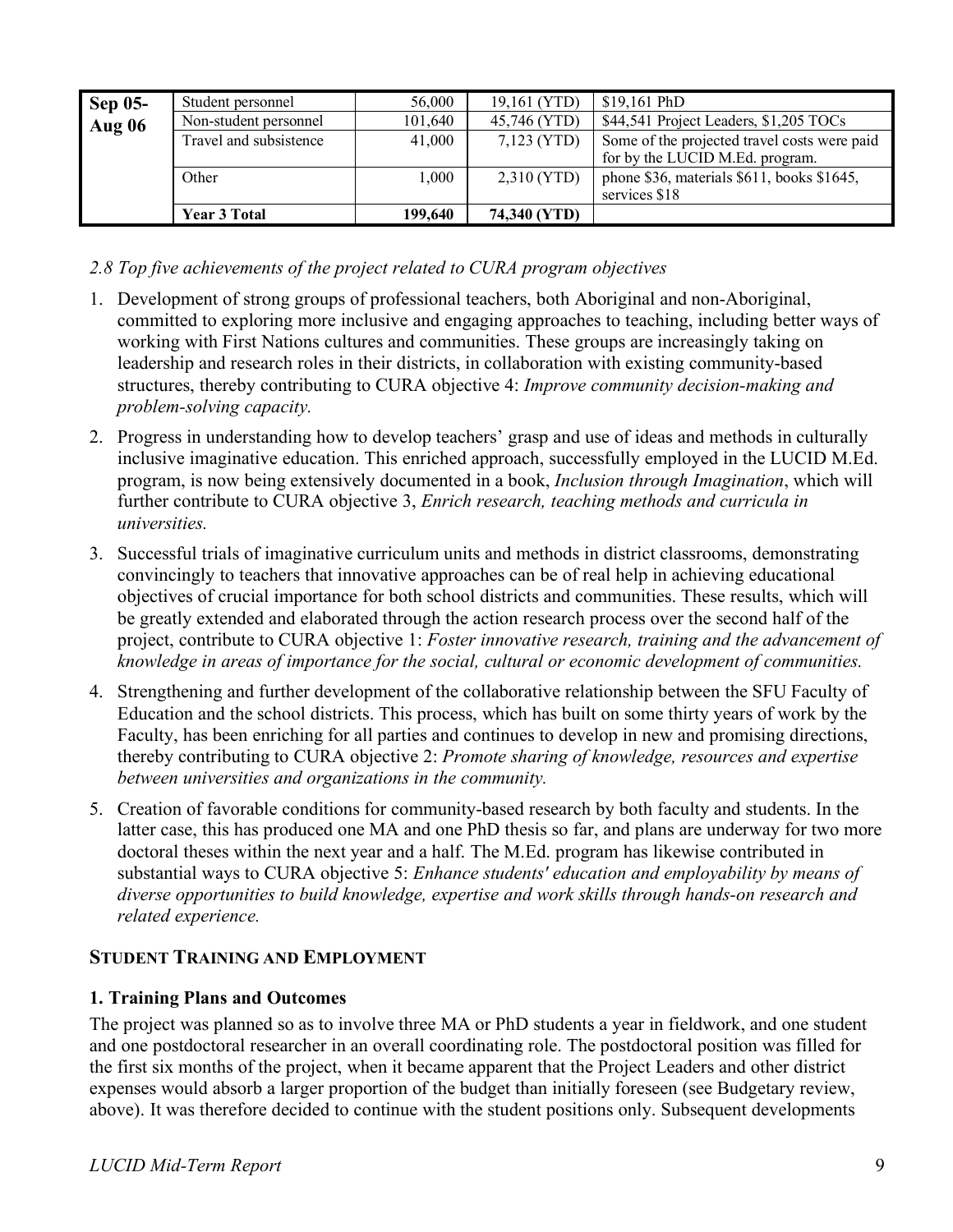have confirmed that this was the right decision, in that it has allowed the maintenance of an excellent governance structure while not detracting from the project's commitment to student training.

Fieldwork supported by the project has resulted in twelve conference presentations by students, five research papers by students published in conference proceedings, one MA thesis and one PhD thesis to date (see Knowledge Mobilization, below). Preparations are well advanced for fieldwork leading to two more doctoral theses, and initiatives have begun to attract a fresh intake of students in the second half of the project. These achievements are in addition to the work carried out with the M.Ed. students, many of whom have also been involved in classroom research and conference presentations.

## **2. What Students Have Learned**

We asked the six students who have been most centrally involved in the project to date to contribute a brief summary of what they gained from the experience.

## **Ann Harris (MA student)**

*Research activities:* Carried out administrative tasks for the project, such as keeping record of active research participants, organizing travel and logistics for workshops, visiting districts, organizing meetings and conferences, and distributing materials and information to the districts; conducted collaborative research over a six month period with one district's participating teachers, during which we m! et seven times as an inquiry group; witnessed teachers' efforts to implement imaginative education lessons and units through thirteen site visits; analyzed and interpreted data derived from this research, which will be presented as a master's thesis in April; presented at two conferences and workshops. *Gains in knowledge and skills:* Developed a much deeper understanding of collaborative research methodology and the relationship between imaginative education and teacher flourishing. Furthered my knowledge concerning the layers of difficulties teachers face and their ability to improvise their practice to address these difficulties in a manner that can be revitalizing. Observing the striking differences between exclusively Aboriginal schools and traditional public schools in BC was enlightening and offered a real-world example of cultural inequalities and the intricately –woven webs power that support these inequalities. Clarified my understanding as to how imaginative education can be used as a tool to engage learners of all ages and abilities.

## **Dawn Courage (postdoctoral)**

*Research activities:* Assisted with developing the CURA proposal, and with coordination in the first six months of the project, including record keeping, acquisition and distribution of materials and information to the districts, and assisting in the planning of workshops, travels, presentations, conferences and reports; made several field trips to the communities to talk and work with teachers, administrators, special education and First Nations staff; developed and presented workshops and three conference papers on inclusive education, including multicultural and special education.

*Gains in knowledge and skills:* Although I already had experience with education in several multicultural contexts, I substantially increased my knowledge of the issues, challenges, successes and critical issues today in First Nations education and the complexity of change. The chances to observe some classes and limited opportunities to meet with students also enabled me deepen my understanding of students' needs and experiences, particularly at the elementary level, and deepen my commitments to qualitative research. The opportunity to be a part of workshops and presentations to the communities, and a presenter at three conferences, helped me to strengthen my knowledge and understanding of culturally inclusive imaginative education as well as affording me the chance to develop my professional skills in communication and presentations. The project gave me opportunities to explore the practice of special education in the field, and subsequently to pursue more academic study in this area. This has led to an ongoing passion and commitment to examine practices in special education particularly as it relates to minority and marginalized students. I also learned about working with a variety of people with varying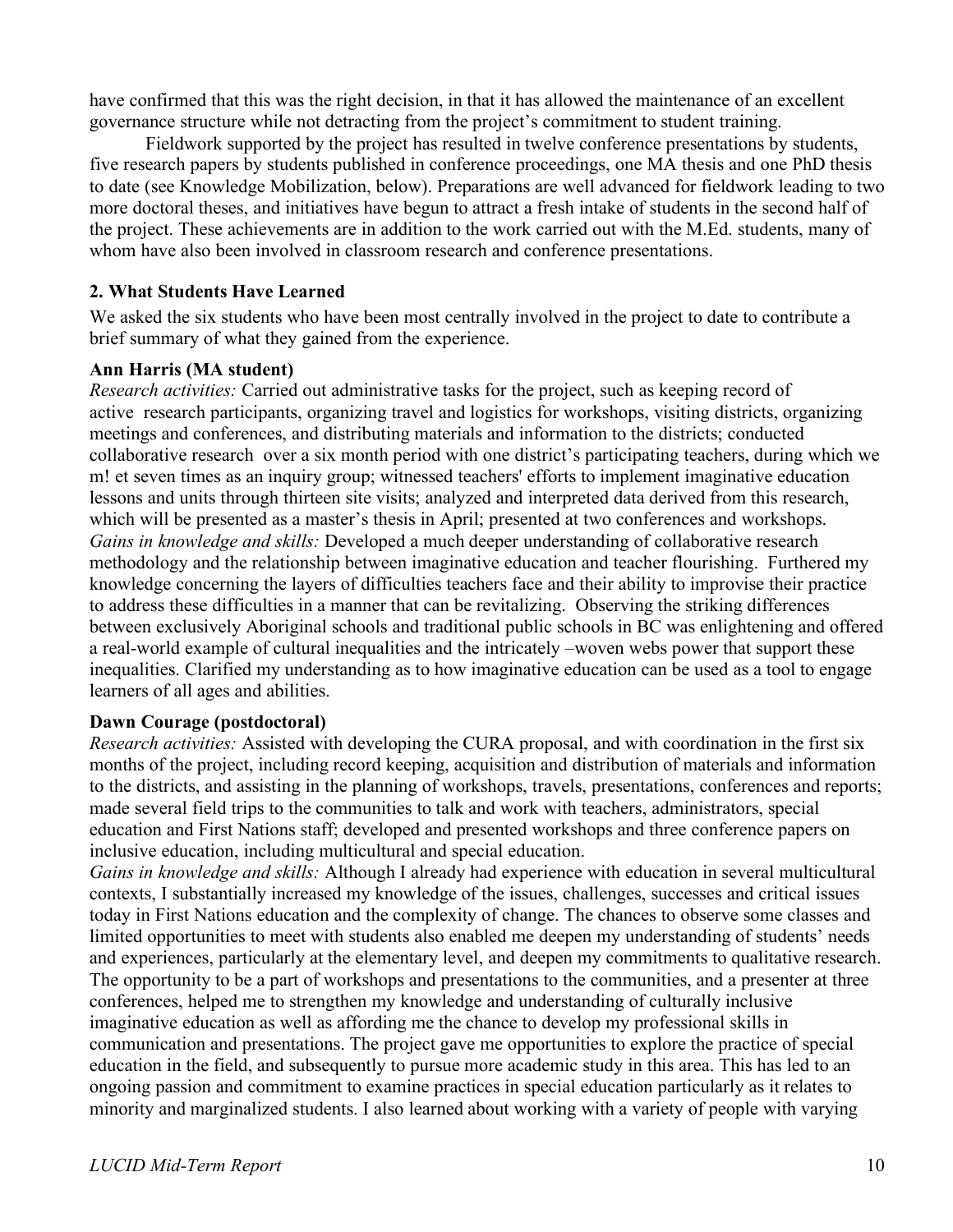academic styles and the importance of co-operation and respect in collaboration so we may all benefit from each other's contributions.

# **Rod McKellar (PhD student)**

*Research activities:* Co-taught two extended history units in a grade 6 classroom with a LUCID teacher; presented at three conferences and wrote doctoral thesis based on this experience.

*Gains in knowledge and skills:* As a highschool English teacher with 29 years experience teaching gifted students, I had developed what I thought was a very comprehensive and powerful approach to teaching literacy. The LUCID project, however, has allowed me to rethink and revise my ideas on almost every level. I now see literacy in what I feel to be much broader terms, as a set of understandings and abilities which involve more than mere intellectual understanding, but engage the learner on an emotional level as well. Applying these ideas in a grade six classroom not only gave me more depth in my understanding of how literacy develops, but also allowed me to rethink the question of how we deal with diversity in the classroom. Having now dealt with two separate groups of grade six students, each of which was comprised of approximately 25% Aboriginals, I have come away with a deeper understanding of the problems that teachers face each day in trying to teach in the context of the different sociocultural and socioeconomic backgrounds from which our students are drawn. Imaginative education, in my experience, has the potential to cut across many of these barriers that can deter some students from full participation in the classroom. While I am now changing some of my own teaching practices in accordance with these findings, my ultimate goal is to work with new teachers to help them develop an understanding for and appreciation of the potential that imaginative education offers not only to Aboriginal students, but for all of the students whom we teach.

## **Kym Stewart (PhD student)**

*Research activities:* Carried out administrative tasks for the project, such as financial and documentary record keeping, travel and logistics for workshops, district visits, organising meetings and conferences, acquisition and distribution of materials and information to the districts and assisting in the planning of workshops, travels, presentations, conferences and reports; collected, organized and shared print and video materials from classrooms and meetings in the districts as well as workshops held at SFU; contributed to the development of workshop and conference materials related to culturally inclusive imaginative media education lessons; developed and shared research relating to imaginative media education at workshops and three conferences; acted as 'off campus site assistant' for LUCID M.Ed. program.

*Gains in knowledge and skills:* Both my involvement as the research coordinator and the site assistant have been invaluable opportunities in my growth as a researcher, students, and educator. Watching the project leaders in the districts create dynamic communities of learners has been an incredible learning experience. Connecting with the teachers has also allowed for deeper understanding of their trials and tribulations in the districts and their enthusiasm and struggles with imaginative education. These connections and experiences will guide my research in teacher education and imaginative education and have provided an excellent case study in which to further my research in teaching media education.

## **Anne Chodakowski (PhD student)**

*Research activities:* Helped to plan and deliver a pre-conference workshop (2004); attended meetings with Chilliwack teachers, in which I provided feedback to teachers about imaginative planning and teaching; visited one teacher's class (Pat Martin); delivered one 'mini-lesson' and one workshop to LUCID MEd students; read and commented on imaginative lessons and units; interviewed all LUCID teachers; analyzed data, wrote summary notes and one collaborative paper; met with other research team members to plan future intiatives and analyze data , and presented at three conferences.

*Gains in knowledge and skills:* A deeper understanding of imaginative education and cultural inclusion, and the processes by which individuals and groups come to understand and actualize these phenomena in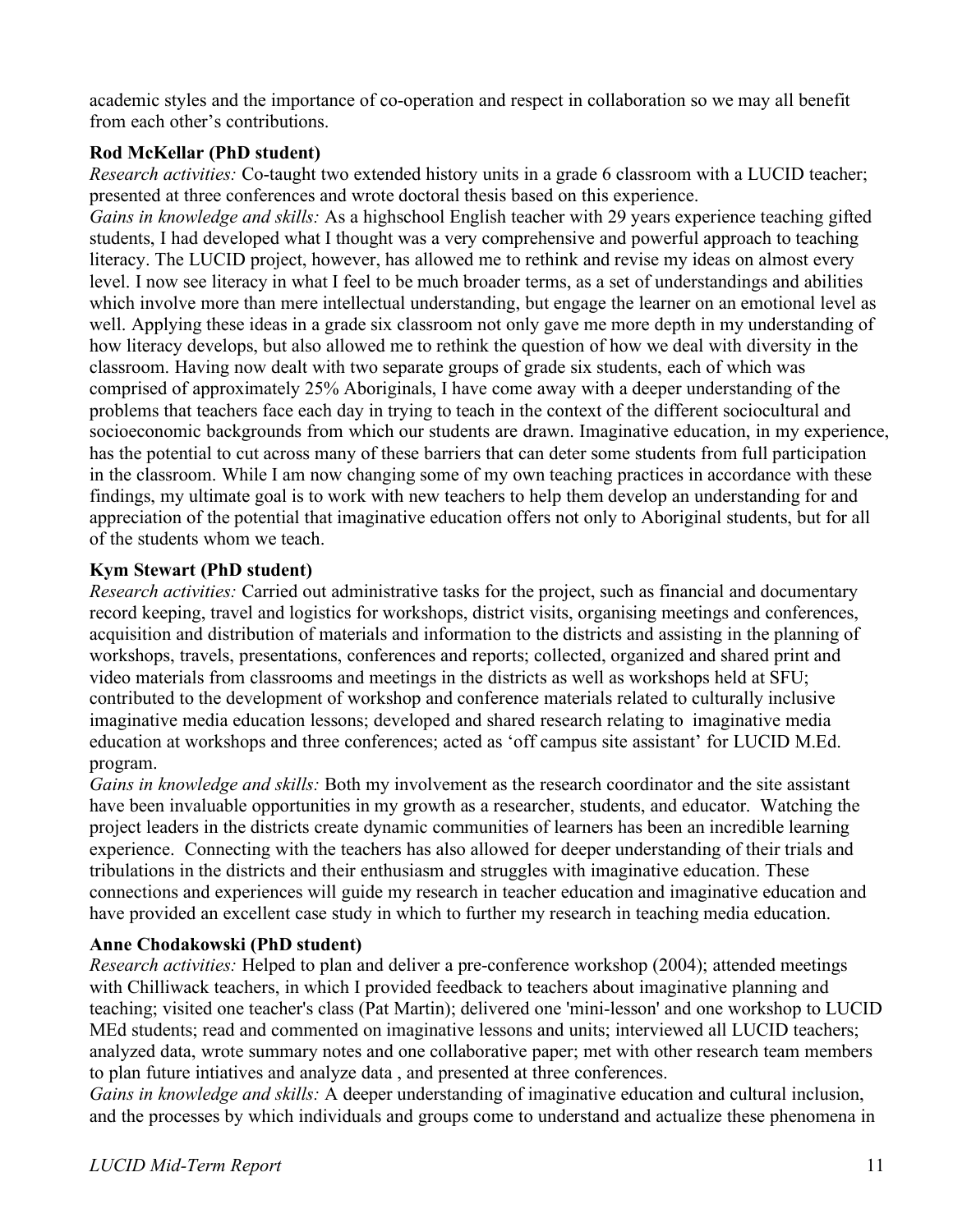their lives and classrooms; awareness of the complexities and challenges of knowledge gathering, recording, interpreting and representing; appreciation for the emergent dynamics of action research; increased sense of professional confidence and camaraderie as a result of working on research teams; increased appreciation for and attention to the dialogical relationship between theory and practice; heightened awareness of the efforts required of all those involved in research, including simple hard work, patience, willingness to experiment and risk failure, nurturing of vision and hope, cooperation, leadership, humility, enthusiasm and curiosity.

#### **Kanwal Neel (PhD student)**

*Research activities:* Attended the Haida Education Council meeting in Haida Gwaii, where the research plan was presented; met six elders in Skidegate to identify some of the daily activities that involve numeracy practices; conducted a workshop with eight math teachers on how to "Address Diversity in the Mathematics Classroom with Cultural Artifacts"; met six elders in Massett to identify some of the daily activities that involve numeracy practices; collaborated with a research team from UBC which is also "Investigating Culturally Responsive Approaches to Mathematics Teaching and Learning in Rural Aboriginal Communities." Further interviews will be conducted with elders and community members. *Gains in knowledge and skills:* A deeper understanding of cultural inclusion in a math class, and the challenges that high school teachers face in their classes; cultural activities are contextual and they are familiar and natural to those living within a community; numeracy (mathematics) practiced in the cultural and daily lives of the Haida Gwaii communities is varied; awareness of the mathematics involved in daily living is not apparent to the elders and others in the community; one has to respect the protocols when addressing or interviewing elders and other community members; some cultural activities have changed over time with mainstream influences; cultural inclusion needs to be Respectful, Responsible, Relevant, and Reciprocal; knowing what must be done to improve the achievement of aboriginal students in mathematics and what can actually be done might not be the same.

## **KNOWLEDGE MOBILIZATION**

| Date             | Event                                                                                       | <b>Audience (size)</b>                                                                          | <b>Presenters</b>                                                     | Title or content                                                                                            |
|------------------|---------------------------------------------------------------------------------------------|-------------------------------------------------------------------------------------------------|-----------------------------------------------------------------------|-------------------------------------------------------------------------------------------------------------|
|                  |                                                                                             |                                                                                                 |                                                                       |                                                                                                             |
| July 13,<br>2004 | 1st LUCID Research and Policy<br>Forum, SFU Vancouver                                       | Invited reps from school<br>districts, provincial<br>organizations                              | Mark Fettes, Susan<br>Crowley, Vonnie<br>Hutchingson,<br>Brenda Point | Description of objectives<br>and design of project;<br>discussion of how to make<br>it useful for districts |
| Dec. 8,<br>2004  | President's Faculty Lecture,<br><b>SFU Burnaby</b>                                          | Faculty, staff, students at<br><b>SFU</b> (60)                                                  | Mark Fettes                                                           | "Indigenizing Schools in<br>the 21st Century"                                                               |
| Feb. 24,<br>2005 | 2nd LUCID Research and Policy<br>Forum, SFU Burnaby                                         | Invited reps from school<br>districts, provincial<br>organizations; SFU<br>faculty and students | Mark Fettes, Linda<br>Kaser                                           | Description of objectives<br>and design of project;<br>initial work by teachers                             |
| Feb. 28,<br>2005 | Visit by Tom Christensen, B.C.<br>Minister of Education, SFU<br>Burnaby                     | Minister's entourage plus<br>senior faculty                                                     | <b>Mark Fettes</b>                                                    | Presentation as part of<br>small faculty group                                                              |
| May 6,<br>2005   | Visit by Philip Steenkamp, B.C.<br>Deputy Minister of Advanced<br>Education, SFU Burnaby    | Deputy Minister plus<br>invited faculty and<br>students $(15)$                                  | <b>Mark Fettes</b>                                                    | Presentation as one of a<br>group of selected research<br>projects at SFU                                   |
| May 28,<br>2005  | Annual Conference of the<br>Canadian Society for the Study<br>of Education, London, Ontario | University researchers<br>(faculty and students)<br>from across Canada (20)                     | Mark Fettes, Rod<br>McKellar, Kym<br>Stewart, Dawn                    | Panel session (4 papers):<br>"Imaginative Engagement<br>in Culturally Diverse                               |

## **1. Presentations to General or Academic Audience or to Policymakers**

# *LUCID Mid-Term Report* 12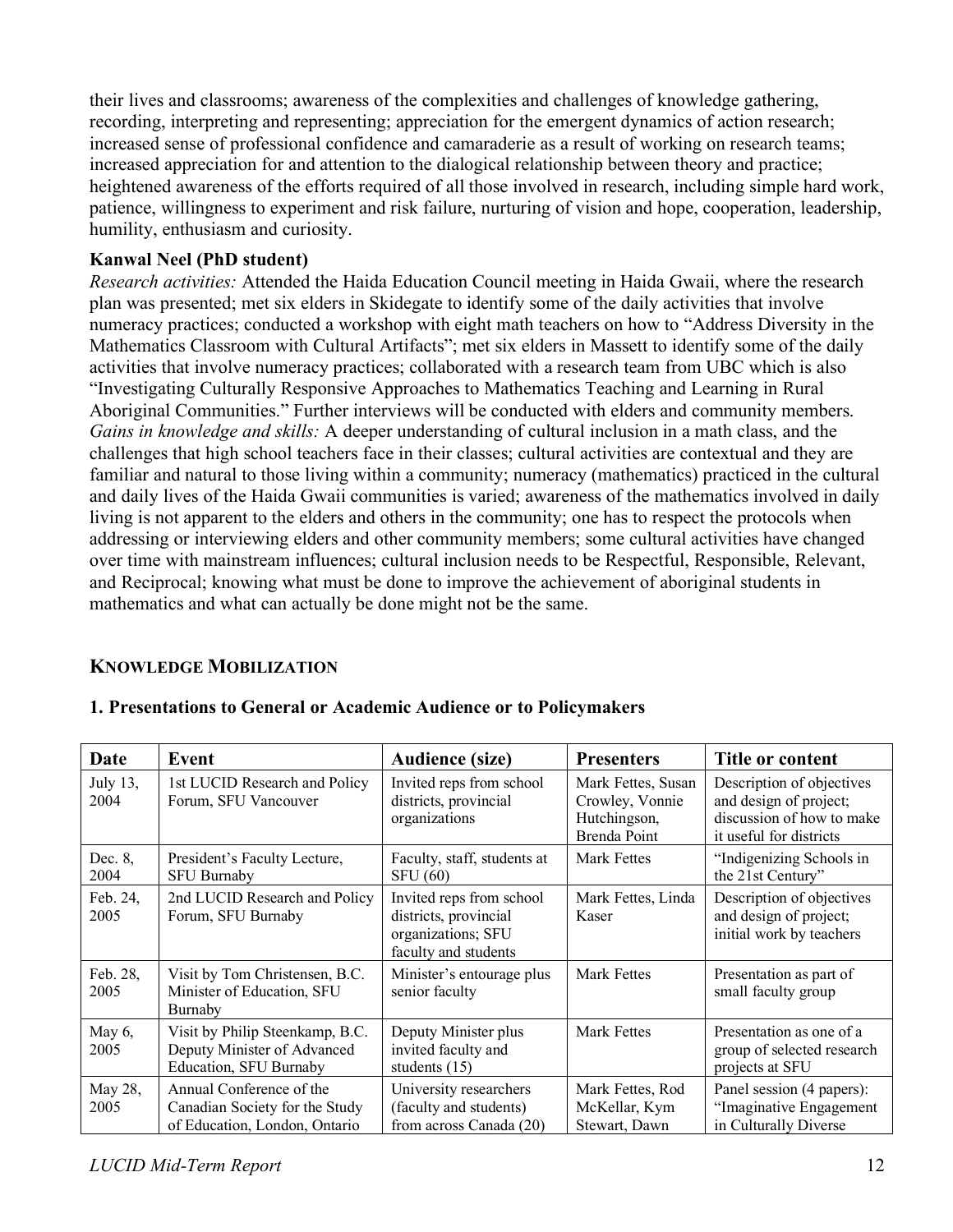|                  |                                                                                                            |                                                                                         | Courage                                                                                                                             | Classrooms: Changing<br>Teacher Thinking and<br>Practice within a<br>Community-University<br>Research Alliance"                                              |
|------------------|------------------------------------------------------------------------------------------------------------|-----------------------------------------------------------------------------------------|-------------------------------------------------------------------------------------------------------------------------------------|--------------------------------------------------------------------------------------------------------------------------------------------------------------|
| July 13,<br>2005 | 3rd LUCID Research and Policy<br>Forum, SFU Vancouver                                                      | Invited reps from school<br>districts, provincial and<br>national organizations<br>(10) | Mark Fettes, Susan<br>Crowley, Vonnie<br>Hutchingson,<br>Brenda Point                                                               | Description of objectives<br>and design of project;<br>initial work by teachers;<br>discussion of how to make<br>it useful for districts                     |
| July 15,<br>2005 | 3rd International Conference on<br>Imagination and Education,<br>Vancouver, BC                             | Educators and researchers<br>from twenty countries<br>(300)                             | Mark Fettes                                                                                                                         | Keynote address:<br>"Inclusion through<br>Imagination: The LUCID<br>Project"                                                                                 |
| July 15,<br>2005 | 3rd International Conference on<br>Imagination and Education,<br>Vancouver, BC                             | Educators and researchers<br>from various countries<br>(40)                             | Brenda Point, Jim<br>Edgcombe, Ian<br>Herrin                                                                                        | Joint presentation:<br>"Imaginative Teaching in<br><b>Culturally Diverse</b><br>Classrooms - Chilliwack"                                                     |
| July 15,<br>2005 | 3rd International Conference on<br>Imagination and Education,<br>Vancouver, BC                             | Educators and researchers<br>from various countries<br>(40)                             | Vonnie<br>Hutchingson,<br>Craig Kestle,<br>Leslie Puley,<br>Donna Rhindress,<br>Shannon Shields,<br>Florence Lockyer,<br>Vicki Ives | Joint presentation:<br>"Imaginative Teaching in<br><b>Culturally Diverse</b><br>Classrooms - Haida<br>Gwaii"                                                 |
| July 15,<br>2005 | 3rd International Conference on<br>Imagination and Education,<br>Vancouver, BC                             | Educators and researchers<br>from various countries<br>(40)                             | Susan Crowley,<br>Debbie Leighton-<br>Stephens, Andrew<br>Bellis, Marilyn<br>Bryant, Penny<br>Hasell, Colleen<br>Pudsey             | Joint presentation:<br>"Imaginative Teaching in<br><b>Culturally Diverse</b><br>Classrooms - Prince<br>Rupert"                                               |
| July 15,<br>2005 | 3rd International Conference on<br>Imagination and Education,<br>Vancouver, BC                             | <b>Educators and researchers</b><br>from various countries<br>(15)                      | Ann Harris                                                                                                                          | "Potent Recreation: A<br>Cooperative Inquiry into<br><b>Relationships Among</b><br>Imaginative Education,<br>Teacher Flourishing, and<br>Cultural Inclusion" |
| July 15,<br>2005 | 3rd International Conference on<br>Imagination and Education,<br>Vancouver, BC                             | <b>Educators and researchers</b><br>from various countries<br>(15)                      | Dawn Courage                                                                                                                        | "Inclusive imaginative<br>education: Exploring how<br>imaginative education can<br>benefit struggling learners"                                              |
| July 15,<br>2005 | 3rd International Conference on<br>Imagination and Education,<br>Vancouver, BC                             | <b>Educators and researchers</b><br>from various countries<br>(15)                      | Rod McKellar                                                                                                                        | "Literacy and the<br>Imagination"                                                                                                                            |
| Aug. 27,<br>2005 | 4th International Conference on<br>Science, Mathematics and<br>Technology Education, Victoria,<br>BC       | Educators and researchers<br>from various countries<br>(15)                             | Mark Fettes, Sean<br>Blenkinsop                                                                                                     | "Developing the Scientific<br>Imagination: A Key to<br>Sustainability?"                                                                                      |
| Nov. 18,<br>2005 | One Vision-Many Voices,<br>Cross-Cultural/Anti-Racism<br><b>Education Conference,</b><br>Edmonton, Alberta | Faculty and students from<br>Western Canada (25)                                        | Rod McKellar,<br>Kym Stewart,<br>Dawn Courage                                                                                       | Panel session (3 papers):<br>"Combating Sedentary<br>Lifestyles through<br>Imaginative Media<br>Education," "Another<br>Kind of Story: Using the             |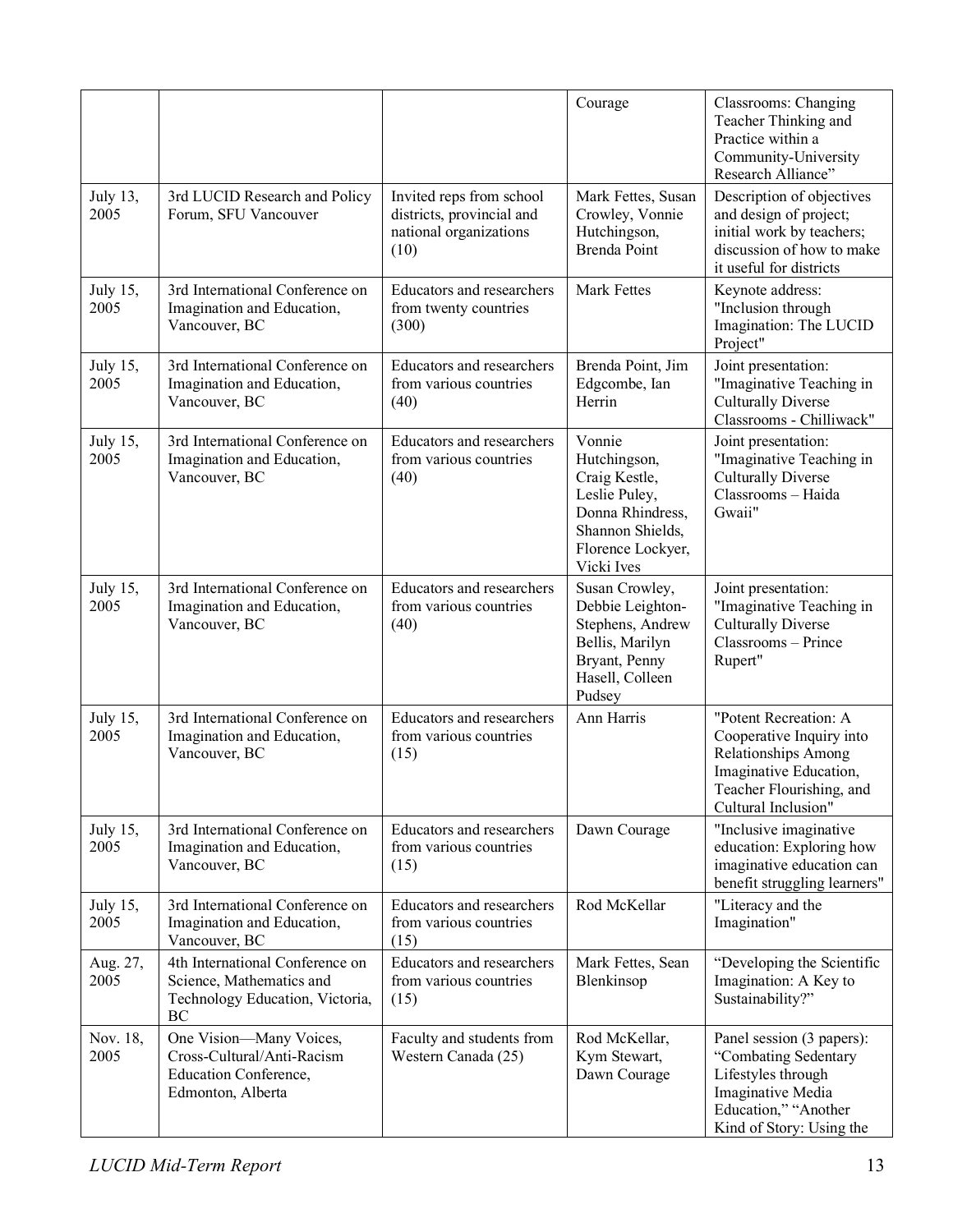|                  |                                                                                                                                                       |                                                                  |                                                                      | Techniques of Imaginative<br><b>Education to Develop</b><br>Literacy in the Elementary<br>Classroom," "A Need for<br>Imagination? Seeking<br>Engagement in the<br>Inclusive Classroom" |
|------------------|-------------------------------------------------------------------------------------------------------------------------------------------------------|------------------------------------------------------------------|----------------------------------------------------------------------|----------------------------------------------------------------------------------------------------------------------------------------------------------------------------------------|
| Nov. 19,<br>2006 | One Vision-Many Voices,<br>Cross-Cultural/Anti-Racism<br><b>Education Conference,</b><br>Edmonton, Alberta                                            | Faculty and students from<br>Western Canada (25)                 | <b>Mark Fettes</b>                                                   | "Changing Teacher"<br>Thinking and Practice<br>within a Community-<br>University Research<br>Alliance"                                                                                 |
| Jan. 6,<br>2006  | Hawaii International Conference<br>Education<br>Honolulu, Hawaii                                                                                      | Faculty, students and<br>teachers from various<br>countries (28) | Kym Stewart                                                          | "The centrality of<br>imagination in teaching<br>and learning"                                                                                                                         |
| Feb. 16,<br>2006 | WestCAST (Western Canada<br>Teacher Education Conference),<br>Vancouver, BC                                                                           | Faculty and students from<br>Western Canada (25)                 | Mark Fettes, Anne<br>Chodakowski,<br>Susan Crowley,<br>Leslie Kestle | Joint presentation:<br>"Teachers' Engagement<br>with Imaginative<br><b>Education in Culturally</b><br>Diverse Classrooms"                                                              |
| Feb. 18,<br>2006 | Conference of the First Nations<br><b>Education Association</b><br>(Provincial Specialist<br>Association, BC Teachers'<br>Federation), Chilliwack, BC | Teachers of Aboriginal<br>students from B.C. $(15)$              | Brenda Point, Rod<br>McKellar                                        | Workshop: "Using<br>imagination to engage<br>First Nations learners with<br>literacy development"                                                                                      |
| Mar. 3,<br>2006  | International Conference on<br>Teacher Development,<br>Vancouver, BC                                                                                  | Faculty and students from<br>Western Canada and the<br>U.S. (25) | Mark Fettes, Anne<br>Chodakowski,<br><b>Susan Crowley</b>            | Joint presentation:<br>"Inclusive Teaching<br>through Imagination:<br>Pathways of Teacher<br>Development"                                                                              |

# **2. Presentations to District Educators, Other Professional Audiences, or Parents**

# **Chilliwack**

| <b>Type of Event</b>                        | <b>Frequency, Participants</b>                                              | <b>Presenters</b>                       | Title or content                                     |
|---------------------------------------------|-----------------------------------------------------------------------------|-----------------------------------------|------------------------------------------------------|
| Aboriginal Education<br>Committee meetings  | Three times a year, $10+$<br>community members,<br>teachers, administrators | Brenda Point,<br>Michael Audet          | Progress reports and discussion                      |
| <b>LUCID Advisory Committee</b><br>meetings | 1-2 times a year, approx.<br>10 LUCID Advisory<br>Committee members         | Brenda Point,<br>Michael Audet          | Progress reports and discussion                      |
| LUCID project meetings                      | 6-8 times a year, approx.<br>4-6 LUCID teachers $+$<br>resource people      | Various resource<br>people, researchers | Research, unit planning,<br>professional development |
| Parent evening                              | One time per year, $20+$<br>parents at Seabird Island                       | Brenda Point +<br>teachers              | Presentation of plans for year                       |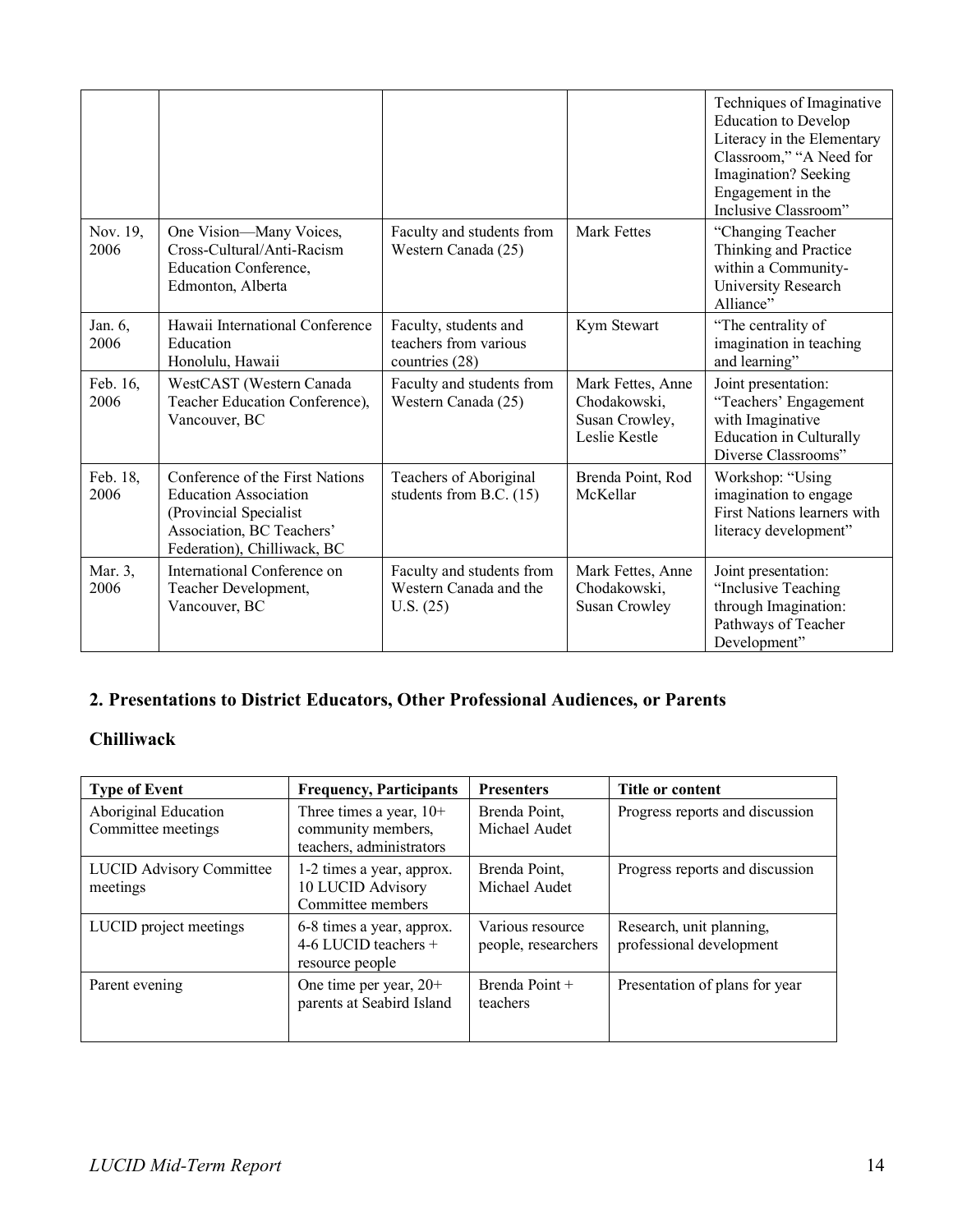# **Prince Rupert**

| <b>Type of Event</b>                                               | <b>Frequency, Participants</b>                                              | <b>Presenters</b>                                     | Title or content                                                |  |
|--------------------------------------------------------------------|-----------------------------------------------------------------------------|-------------------------------------------------------|-----------------------------------------------------------------|--|
| <b>First Nations Education</b><br>Council meetings                 | Three times a year, $20+$<br>community members,<br>teachers, administrators | Susan Crowley,<br>Debbie Leighton-<br><b>Stephens</b> | Progress reports and discussion                                 |  |
| <b>Education Committee</b><br>meetings                             | Six times a year, $10+$<br>teachers, administrators                         | Debbie Leighton-<br><b>Stephens</b>                   | Progress reports and discussion                                 |  |
| <b>LUCID Advisory Committee</b><br>meetings                        | 3-4 times a year, approx.<br>10 LUCID Advisory<br>Committee members         | Susan Crowley,<br>Debbie Leighton-<br>Stephens        | Progress reports and discussion                                 |  |
| LUCID project meetings                                             | 4-5 times a year, approx.<br>10 LUCID teachers $+$<br>resource people       | Various resource<br>people, researchers               | Research, unit planning,<br>professional development            |  |
| Network of Performance<br><b>Based Schools regional</b><br>meeting | One time per year, $30+$<br>teachers and<br>administrators                  | Susan Crowley +<br>teachers                           | Research presentation                                           |  |
| Joint District Pro-D<br>Committee                                  | One time per year, $10+$<br>district teachers and<br>administrators         | Susan Crowley +<br>teachers                           | Presentation on LUCID pro-d,<br>discussion of joint initiatives |  |

# **Haida Gwaii**

| <b>Type of Event</b>                      | <b>Frequency, Participants</b>                                                   | <b>Presenters</b>                      | Title or content                                       |
|-------------------------------------------|----------------------------------------------------------------------------------|----------------------------------------|--------------------------------------------------------|
| Haida Education Council<br>meetings       | $6-10$ times a year, $10-15$<br>community members and<br>district administrators | Vonnie<br>Hutchingson +<br>researchers | Progress reports and discussion,<br>research proposals |
| District administrators<br>meetings       | 6-10 times a year,<br>superintendent,<br>principals, vice-principals             | Vonnie<br>Hutchingson                  | Progress reports and discussion                        |
| District professional<br>development days | One time a year, approx.<br>50 district teachers and<br>staff                    | Vonnie<br>Hutchingson +<br>teachers    | Research presentation                                  |
| LUCID project meetings                    | 3-4 times a year, approx.<br>4-6 LUCID teachers $+$<br>resource people           | Vonnie<br>Hutchingson +<br>researchers | Research, unit planning,<br>professional development   |
| <b>School Trustees</b>                    | 2-3 times a year                                                                 | Vonnie<br>Hutchingson                  | Progress reports and discussion                        |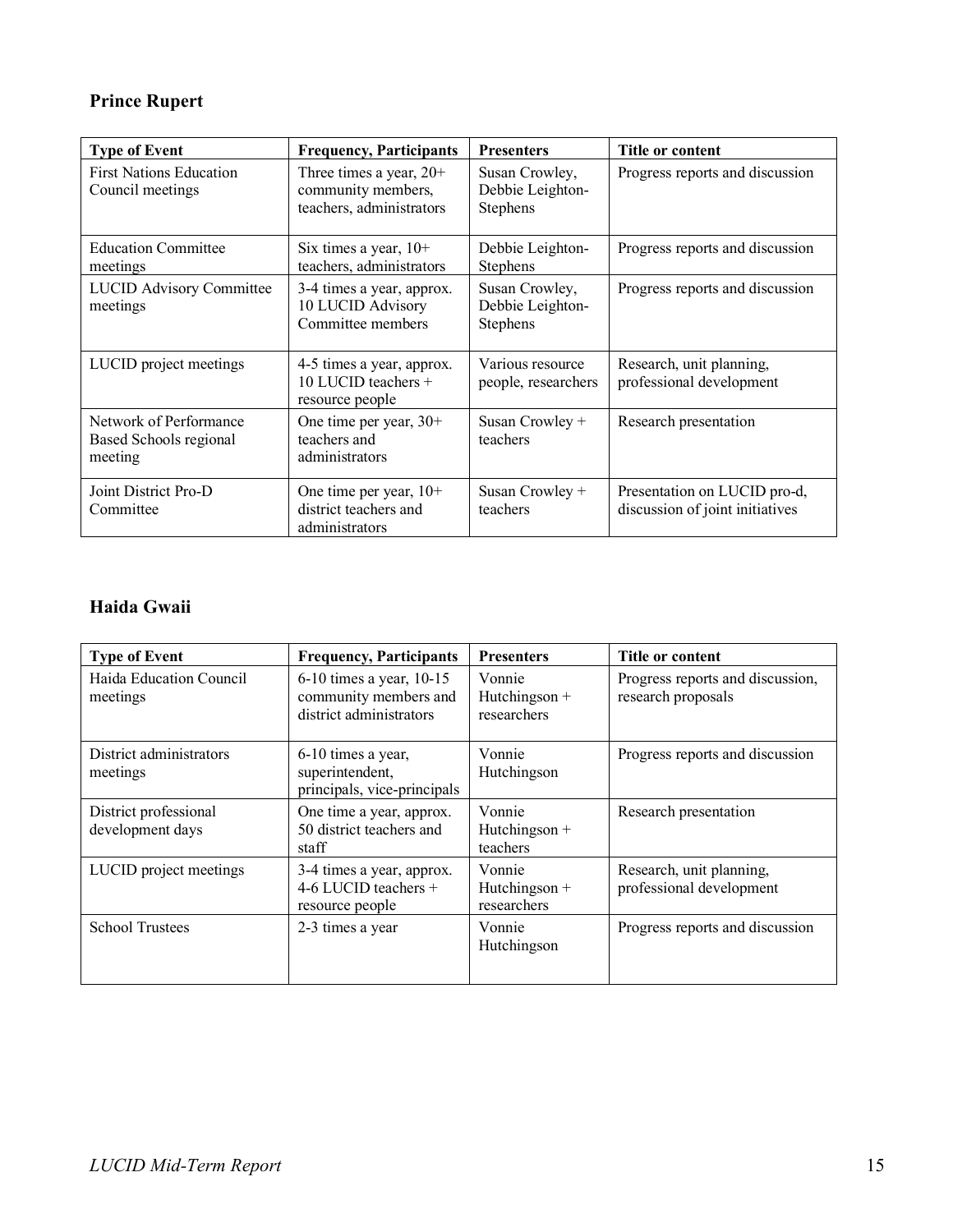#### **3. Written Reports and Publications**

- Blenkinsop, Sean, and Mark Fettes. 2006. "A river runs wild: Imagination and sustainability in a grade 4 science classroom." In D. Zandvliet (ed.), *Sustainable Environments, Sustainable Communities*, Sense Publishers (manuscript in preparation).
- Chodakowski, Anne, Susan Crowley, and Mark Fettes. 2006. "Inclusive teaching through imagination: Pathways of teacher development." To appear in the proceedings of the International Conference on Teacher Development, Vancouver, Mar. 2-4, 2006.
- Chodakowski, Anne, Susan Crowley, Leslie Kestle, and Mark Fettes. 2006. "Teachers' engagement with imaginative education in culturally diverse classrooms." To appear in the proceedings of WestCAST, Vancouver, Feb. 15-18, 2006.
- Courage, Dawn, and Mark Fettes. 2005. "Inclusion and empowerment in imaginative classrooms." Paper presented at One Vision – Many Voices: Cross-Cultural & Anti-Racism Education Conference, November 17-19, 2005, University of Alberta, Edmonton. Proceedings published as CD-ROM.
- Fettes, Mark. 2005. "Imaginative engagement in culturally diverse classrooms: Changing teacher thinking and practice within a Community-University Research Alliance." In V. Stead (Ed.), *International Education Dynamics - Their Influence and Dynamics within the Canadian Academy.* Toronto: Canadian Society for Studies in Education. Available at http://www.csse.ca/CCSE/CCSEProceedings11Fettes.pdf.
- Fettes, Mark. 2005. "Imagination, Community, Possibility: Transforming Classrooms within a Community-University Research Alliance." Paper presented at One Vision – Many Voices: Cross-Cultural & Anti-Racism Education Conference, November 17-19/2005, University of Alberta, Edmonton.
- Harris, Ann. 2006. *Potent Recreation: The Relationships between Teacher Flourishing and Imaginative Education.* MA thesis (defended April 4, 2006). Simon Fraser University.
- Imaginative Education Research Group (K.Egan, M. Fettes, A. Chodakowski). *A Guide to Imaginative Education*. Vancouver: IERG, 2004 (2nd ed.).
- McKellar, R.J. 2005. Another Kind of Story: Using the Techniques of Imaginative Education to Develop Literacy in the Elementary School Classroom. In V. Stead (Ed.), *International Education Dynamics - Their Influence and Dynamics within the Canadian Academy.* Toronto: Canadian Society for Studies in Education. Available at http://www.csse.ca/CCSE/CCSEProceedings9McKellar.pdf.
- McKellar, R.J. 2005. "The art of the storyteller: Liberating literacy through imagination." Paper presented at One Vision – Many Voices: Cross-Cultural & Anti-Racism Education Conference, November 17-19/2005, University of Alberta, Edmonton.
- McKellar, R.J. 2006. *Opening the Doors to Dreamland: Developing Literacy and Engagement through Imaginative Education.* PhD thesis (defended June 26, 2006). Simon Fraser University.
- Stewart, Kym. 2005. Combating Sedentary Lifestyles through Imaginative Media Education. In V. Stead (Ed.), *International Education Dynamics - Their Influence and Dynamics within the Canadian Academy.* Toronto: Canadian Society for Studies in Education. Available at http://www.csse.ca/CCSE/CCSEProceedings12Stewart.pdf.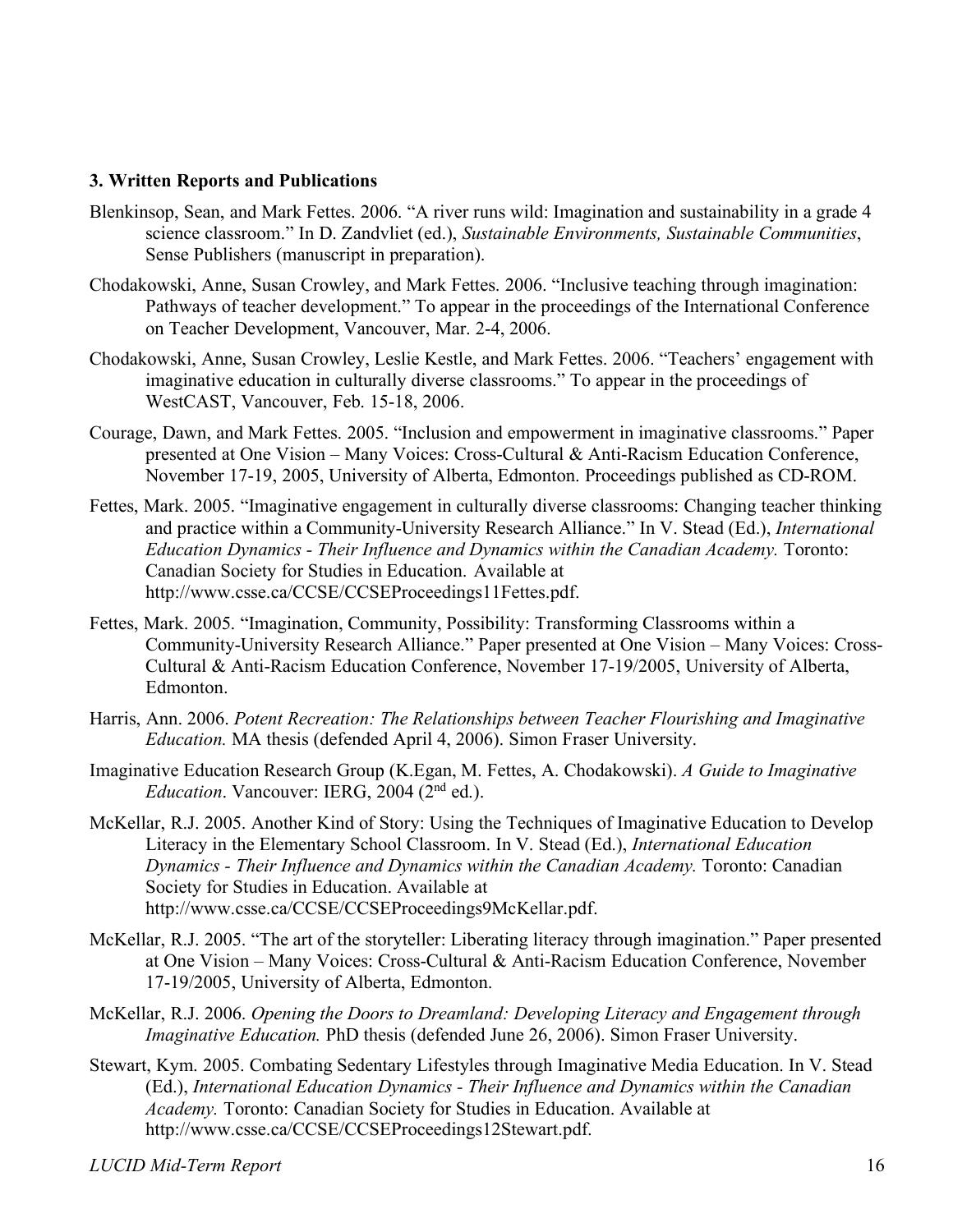Stewart, Kym. 2005. "Combating stereotypes through imaginative media education." Paper presented at One Vision – Many Voices: Cross-Cultural & Anti-Racism Education Conference, November 17- 19/2005, University of Alberta, Edmonton

## **COMMUNITY IMPACT**

To write this section, Project Leaders were asked to provide their perspectives, and subsequently feedback from the Project Advisory Committee was sought. The diverse styles of the following passages reflect this process.

## **1. Impact on Schools and School Districts**

*Chilliwack:* Collaboration has been very good, among schools (district-Band), among teachers and across grade levels. Students engaged, kids enjoy it — attendance good. Kids took a sense of pride in their classroom and their work. Academic highlight was improvement in writing. Some kids wrote stories who had never written anything before of substance. Could have been more feedback on quality of units. Lack of teacher-ready resources has limited project's success… developing units is time-consuming and challenging. Would like more time to share together, work together, plan together, and ideally work with teachers who have been teaching imaginative units themselves. Climate in district has been a challenge, but inclusion in district Learning Teams initiative will help LUCID have a wider impact. Strong support from Bernard administrator — hopes to involve all intermediate staff next year. May see growth at Evans too.

*Haida Gwaii:* At the teacher level it has been really good because you have the resources for people to get together to discuss practice and have a dialogue with their colleagues about what they're doing in the classroom. They also have access to resources that would to be there otherwise, not only financial but also people like Sean, Kanwal. They've become a really cohesive group that wouldn't have been otherwise. There's always been a real N-S fissure and that's getting to be less so, we're starting to work together, in part because of bringing together teachers from both the north and the south. Also making contact with colleagues from other districts, especially Prince Rupert, has left them feeling less isolated. One really important product that has come out of it — Superintendent put together leadership cohort drawn largely from LUCID cohort. Has brought Aboriginal file to the forefront of discussions in the district — there are no materials to speak of in the school district, and now teachers are realizing how valuable that could be. Imaginative education and Haida education are a really good fit.

*Prince Rupert:* Impact is limited mainly to teachers involved in the project. Since the teachers selfselected, schools as a whole did not take on the LUCID approach. As a base group to grow on, different teachers are at different places, the base is uneven, more support/encouragement of some is needed. Informally, other teachers discuss the approach/big ideas (in the staff room, when school is presenting/reporting to Board etc.). Many district teachers know about the project, interest is growing; perhaps knowledge about cultural inclusion intent could be stronger. The District Services team (district staff) has some info, they are supportive, but there are gaps in understanding and commitment. LUCID is one of many equally innovative initiatives in our District; local leaders are juggling many balls. Require an impetus/event to have full staffs come on board. Regional pro-d conference in 2007 may help — LUCID will have a prominent role there.

## **2. Impact on First Nations Communities**

*Chilliwack:* One of the really positive things that happened was the development of relationships between district teachers and teachers at the Band school. Some of the intermediate classes came to visit Seabird Island — valuable for everyone. On the other hand the Aboriginal focus of LUCID hasn't been as evident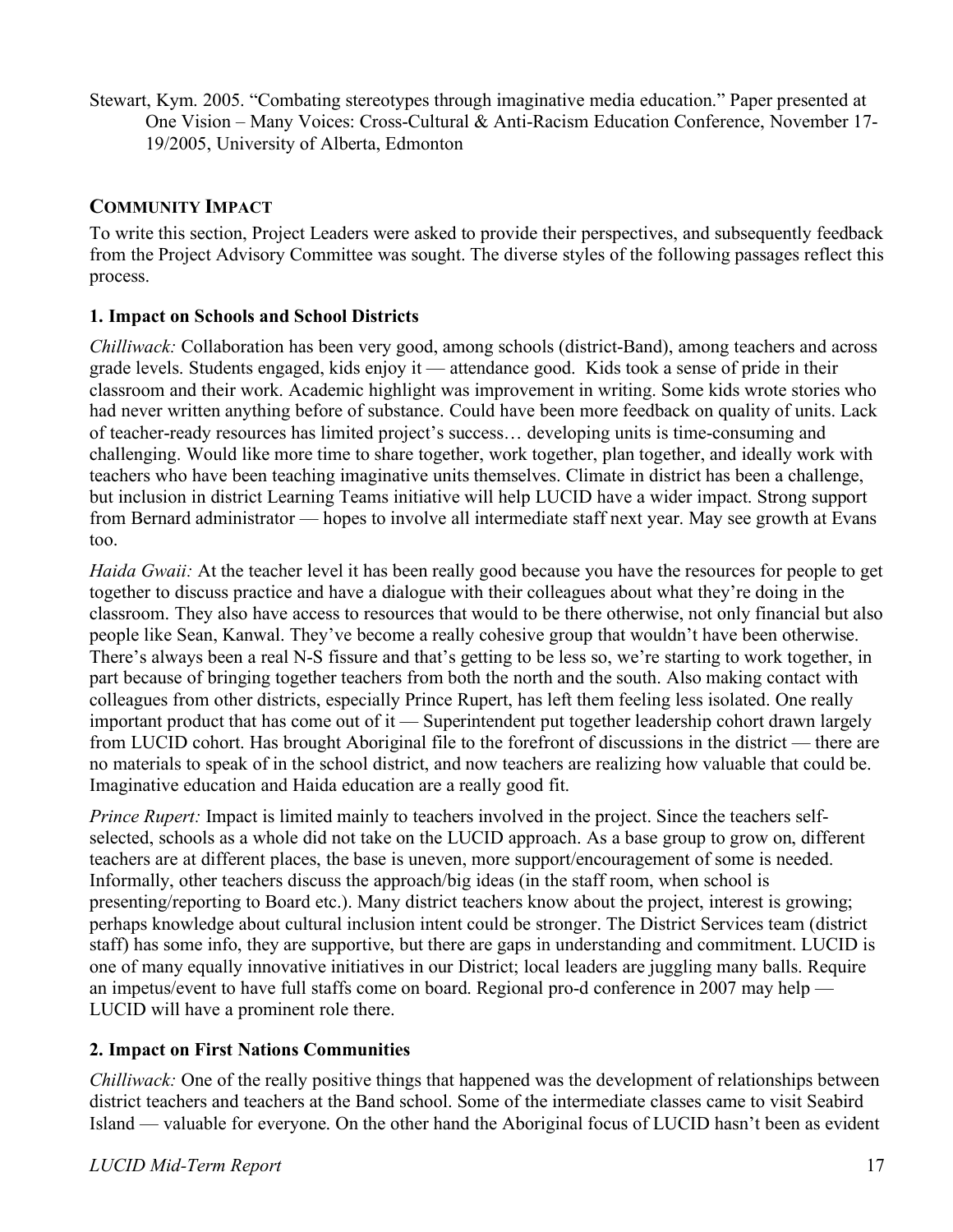here as in the other districts. Teachers are aware of the need but there aren't as many programs and materials in place. The focus on curriculum development in the coming year will be really valuable for us. We are also finding ideas we can borrow from the other districts, like the Role Model Program. So really we are still developing in terms of having a real impact in the Aboriginal community.

*Haida Gwaii:* A realization at the community level that it's possible to be in partnership with an academic institutions and you can get some really useful products and process out of that. In the last budget rounds we did mention that these are our partnerships and people said we see these as really useful to the health of our district and we want to see them continue. The Haida feel pride at being in partnership with an institution that has so much credibility and can offer something valuable to the education of our children. It also brings credibility to my position at the school district for the non-Haida, and reinforces the messages I want to communicate based on my experience at the provincial level.

*Prince Rupert:* We've had excellent support from the First Nations Education Council, Department of First Nations Education, and First Nations leadership; the partnership must be sustained and developed. New relationships are beginning between teachers/schools and First Nations/role models/families as a result of project. Teachers' participation in number of feasts has deepened understanding (long-lasting). Now we need to demonstrate in a concrete way the impact on students in teachers' and students' voices at Council, public presentations, etc. Many initiatives underway, this is one. Availability of local First Nations resources, Role models, and other initiatives is key to LUCID's success as well.

## **3. Impact at the Provincial Level**

Efforts have been made from the first year of the project to inform provincial educational leaders, including the holding of regular Research and Policy Forums, invitations to attend the International Conference on Imagination and Education, and personal contacts of various kinds. Representatives of the B.C. Council of Parent Advisory Committees, the B.C. Ministry of Education, several school districts, and the B.C. Network of Performance-Based Schools (NPBS) have attended these meetings and expressed strong interest in the project's findings. Many of these stakeholders will also be represented at the LUCID Mid-Term Conference in July, 2006.

The connection with NBPS (a province-wide action research network) has been particularly fruitful: LUCID teachers are increasingly involved in the network in the two northern districts; NPBS leaders Judy Halbert and Linda Kaser held a professional development session with LUCID teachers in Prince Rupert in January, 2006; and Linda Kaser is facilitating contacts between the project and likeminded educators elsewhere in the province. While there has so far been no measurable policy impact, a good foundation has been established for communicating project findings and developing related research initiatives elsewhere in the province. This process will be advanced in the next school year through the development of a number of model programs and curriculum materials, and through presentations at a number of provincial conferences for professional educators.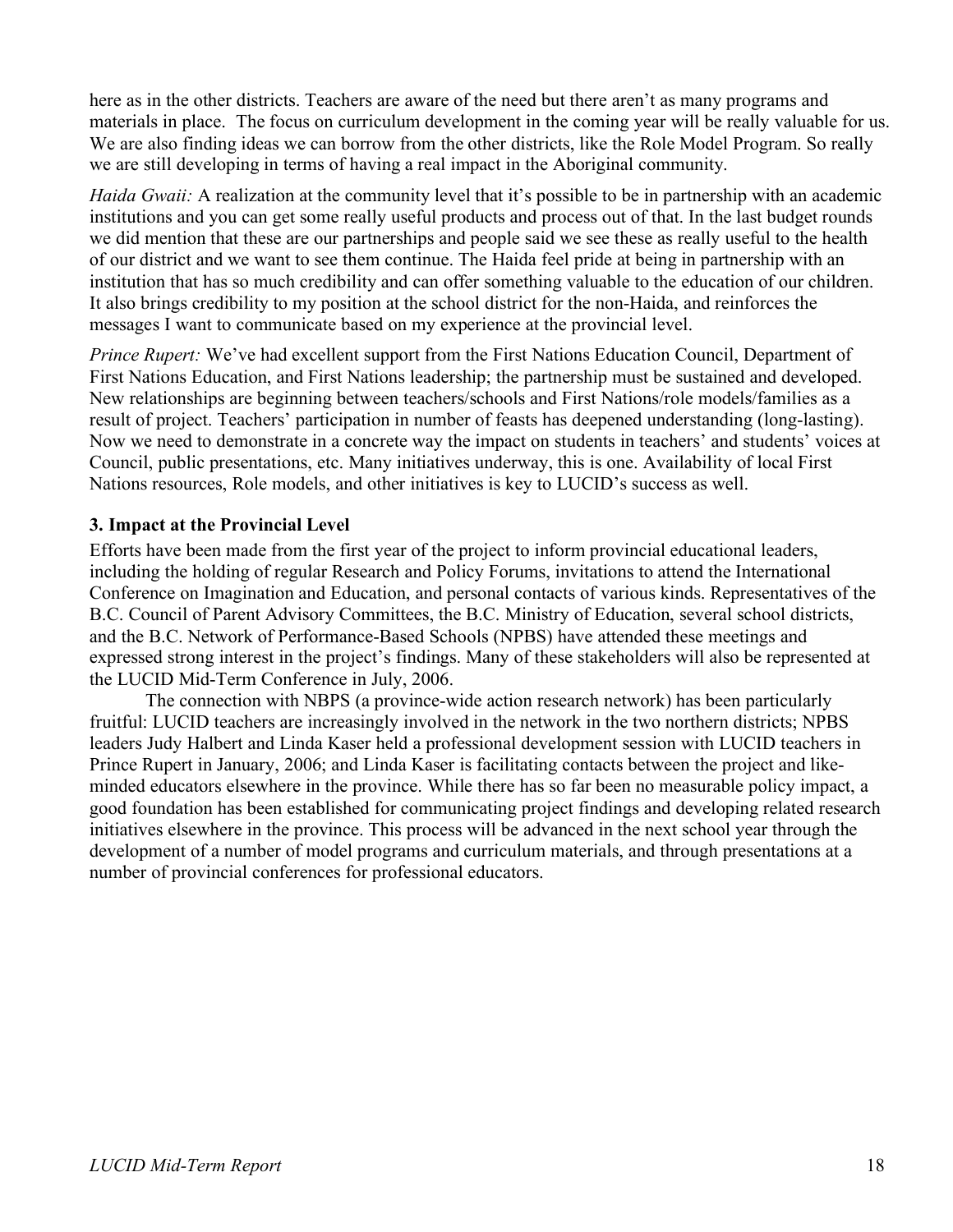# **CURA RESEARCH PROGRAM**

The following table shows the research program as described in the Milestone Report, along with a new column that summarizes progress in each area. Comparison with the table on page 7 will show that this initial program has undergone considerable revision and elaboration.

| <b>Activity</b>                                   | <b>Team</b>                                                                                                                                                                                 | <b>Deliverables</b>                                                                                              | <b>Progress &amp; Comments</b>                                                                                                                                                                                                                                                                                                                                                              |
|---------------------------------------------------|---------------------------------------------------------------------------------------------------------------------------------------------------------------------------------------------|------------------------------------------------------------------------------------------------------------------|---------------------------------------------------------------------------------------------------------------------------------------------------------------------------------------------------------------------------------------------------------------------------------------------------------------------------------------------------------------------------------------------|
| <b>Baseline</b><br>research<br>Apr. 04-Dec. 04    | Fettes: social/historical context<br>Popatia: curriculum and<br>pedagogy<br>Madoc-Jones: teachers'<br>knowledge<br>Gardner: school-First Nation<br>relations                                | Data (documents,<br>interviews, videos,<br>observation notes)<br>for later use                                   | Additional data collected throughout 2005 (all<br>teachers interviewed, some units documented,<br>some classroom images, plus background data<br>from districts). Project leaders have played an<br>important role as members of the research team.<br>Although two members of the SFU research<br>team have left, new people have taken their<br>place (Stewart, Chodakowski, Blenkinsop). |
| Teacher's guide<br>Jan. 04-Dec. 05                | Fettes: coauthor<br>Egan: coauthor                                                                                                                                                          | Book with major<br>publisher                                                                                     | A Guide to Imaginative Education (Egan, Fettes,<br>Chodakowski) published by Imaginative<br>Education Research Group (June 04); An<br>Imaginative Approach to Teaching (Egan)<br>published by Jossey-Bass (Jan. 05); Inclusion<br>through Imagination (Fettes) in preparation<br>(completion Feb. 07).                                                                                      |
| Professional<br>transformation<br>Apr. 04-Jun. 06 | Fettes: perceptions of<br>teaching/learning<br>Egan: theoretical understanding<br>Madoc-Jones: classroom<br>practice                                                                        | 3+ journal articles<br>6+ conference<br>papers                                                                   | In academic conferences alone, 17 papers and<br>joint presentations have been given to date, with<br>seven of these also being published in written<br>form. Two lengthy articles are in preparation,<br>one a solicited book chapter and the other a<br>journal article. More are anticipated.                                                                                             |
| Working<br>models<br>Sep. 04-Jun. 06              | Fettes: critical ethnographies<br>Egan: curriculum/assessment<br>Madoc-Jones: pedagogy<br>Gardner: First Nations outcomes<br>Popatia: learner<br>identities/interactions                    | 5+ journal articles<br>$10+$ conference<br>papers<br>Multi-author book                                           | Work on this phase to date has been more<br>preliminary and exploratory than conclusive. A<br>range of teacher-led inquiry projects (supervised<br>by Fettes) was completed in Spring 2006, and<br>more are planned for the coming academic year,<br>including projects led by doctoral students.                                                                                           |
| Sustainable<br>change<br>Jul. 06-Dec. 08          | Fettes: communities of practice<br>Egan: imaginative schools<br>Madoc-Jones: professional<br>development<br>Gardner: schools and FN<br>communities<br>Popatia: imagination and<br>inclusion | 5+ journal articles<br>1 theme issue<br>$10+$ conference<br>papers<br>Book of project<br>with major<br>publisher | This phase has not yet begun. Plans are<br>described in greater detail in an earlier section.                                                                                                                                                                                                                                                                                               |